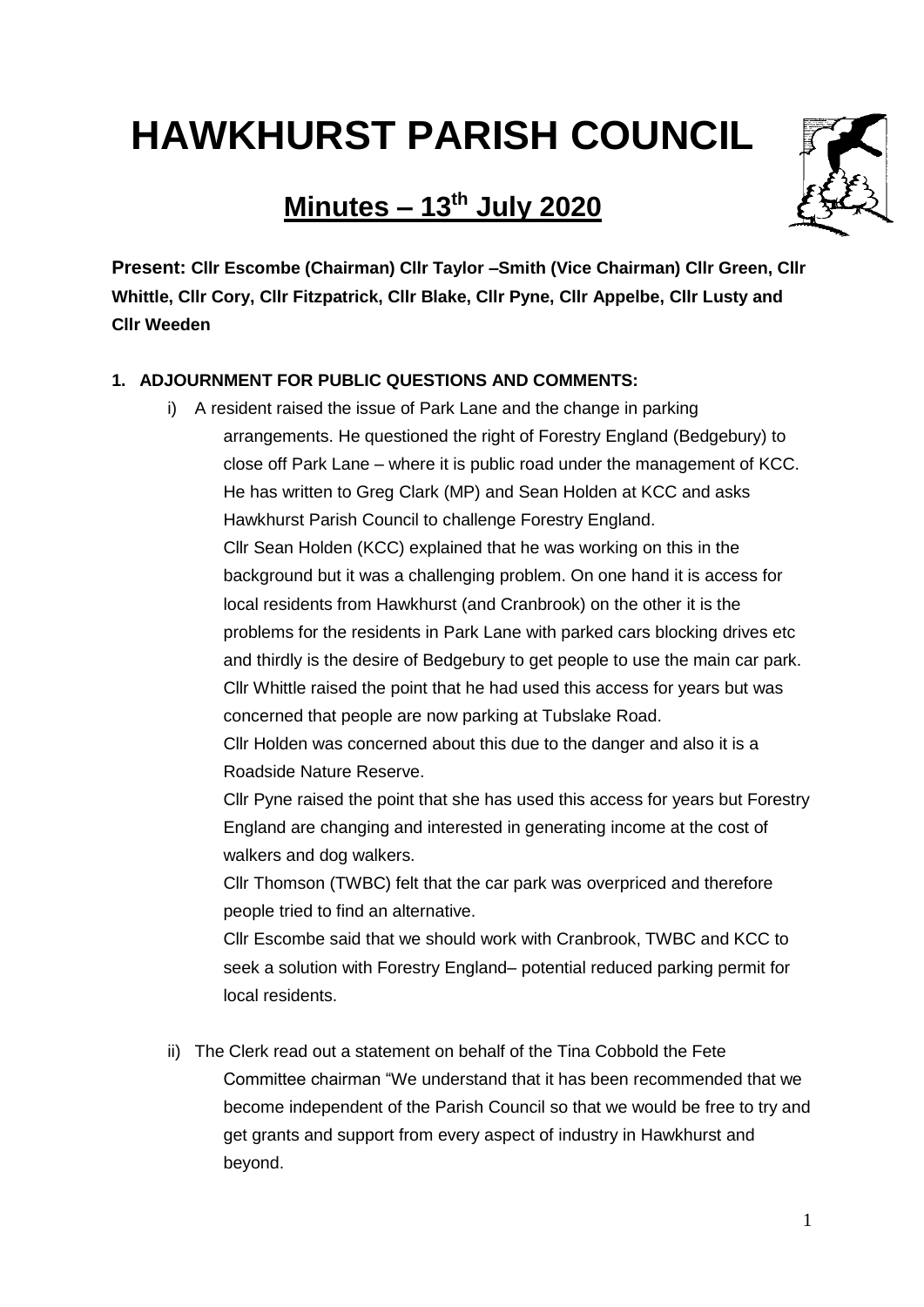We have talked about this and the majority think that being independent is a possibility but we are wondering if we can afford the insurance which could put the event in danger. Would like to point out that we were independent and it became apparent that we could not afford the insurance hence becoming part of the parish council to make use of their insurance. Just to let you know that the bonfire society paid £2600 for their insurance. If we are independent, we hope to keep the close working relationship with the council. We would also have to keep the storage in the garage for our marquees" – this was discussed in detail in item 7.1

i) Update from KCC Member and TWBC Ward Members

Cllr Holden (KCC) updated the Council on the impact of COVID 19 on KCC (in the front line with social services / care homes) and KCC had coped really well – however there was severe impact on budgets and it was unclear about government support. (grants or waiving the need for a referendum if increased over 2%)

Cllr Thomson (TWBC) was keen to support the Parish Council on the Air Quality issue in Hawkhurst – discussed later in the meeting – and felt the answers he was been given by TWBC were unsatisfactory.

- ii) Cranbrook Rd / Heartenoak junction update at a future meeting
- **2. APOLOGIES AND REASON FOR ABSENCE:** Cllr Jones, technical issues, Cllr Hunt away on holiday – plus Cllr Palmer (TWBC)
- **3. DECLARATION OF INTERESTS**: *To receive notice of personal interests, whether of a prejudicial nature or otherwise, in respect of items on this agenda, in accordance with the Council's Code of Conduct.*

# **Planning application 13 Cllr Appelbe**

# **4. APPROVAL OF MINUTES:**

- 4.1 Approval
	- i) Cllr Taylor-Smith proposed and Cllr Green seconded to approve the Minutes of the Parish Council meeting held on  $8<sup>th</sup>$  June 2020 – agreed unanimously
	- ii) Council noted the minutes of the Facilities and Services Committee  $6<sup>th</sup>$  July 2020 and Strategy, Administration and projects Committee 8<sup>th</sup> July 2020.

# **5. MATTERS ARISING FROM PREVIOUS MINUTES**

i) **White House Judicial Review** (8.6.2020/5.1) – Cllr Escombe explained that it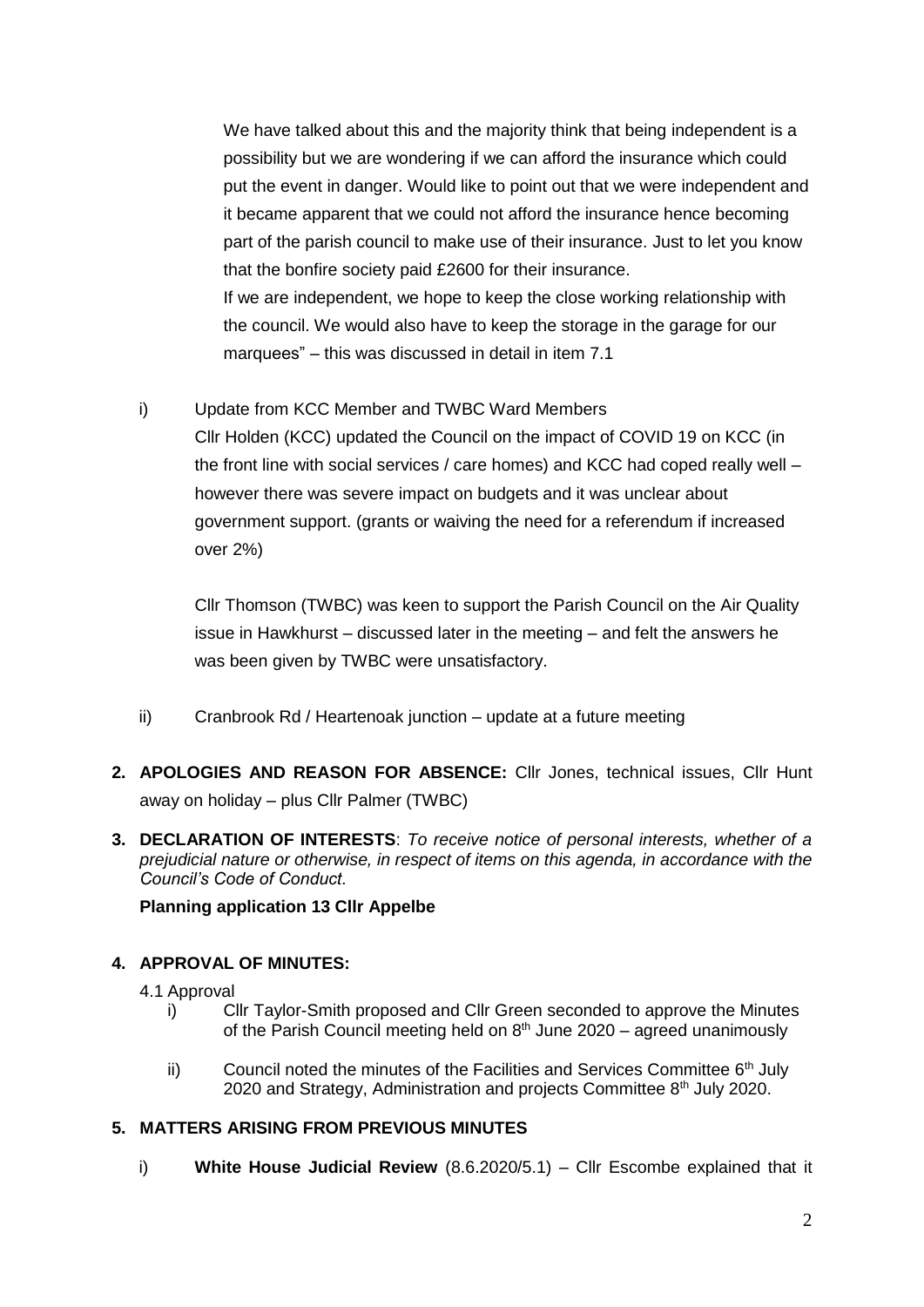would be a virtual Court Hearing – still awaiting details and she would update people when she knows. The Clerk had recently circulated the latest and final statement for information only.

Cllr Taylor-Smith asked if the air quality information has been forwarded to the QC – yes it has but maybe too late.

ii) **War Memorial Fund** (8**.**6.2020/7.3) – The Clerk noted that a further £50 has been received, from the Horticultural Society.

#### **6. PLANNING**

6.1 Planning applications to be considered

| No | <b>Application No</b> | <b>Proposal</b>                                | Location        |               |
|----|-----------------------|------------------------------------------------|-----------------|---------------|
| 9  | 20/01459/TPO          | Tree works - submitted $25th$ June 2020        | Windmill        | Field         |
|    |                       | following draft for comments being circulated. | <b>High</b>     | <b>Street</b> |
|    |                       |                                                | Hawkhurst       |               |
|    |                       |                                                | Cranbrook       | Kent          |
|    |                       |                                                | <b>TN18 4PX</b> |               |

Hawkhurst Parish Council supports this application based on the arboriculture report submitted with the application. We note that the recommendation is to replace both trees with a new tree recommended by the local authority. HPC's tree policy sets the expectation that any tree that is removed should be replaced by three trees. However, if the decision was taken to replace these trees with established trees, then the Parish Council would accept this proposal.

| 10 | 20/01334/FULL | Single storey extension | Woodside        |  |
|----|---------------|-------------------------|-----------------|--|
|    |               |                         | Heartenoak Road |  |
|    |               |                         | Hawkhurst       |  |
|    |               |                         | Cranbrook TN18  |  |
|    |               |                         | 5EU             |  |

#### **Background:**

*Woodside is a semi-detached property and its "partner" house already has an attached garage to the side. The walls are brick and tile, and the proposed extension would be vertical timber cladding. No comments from neighbours.*

#### **Comments and Recommendation:**

Whilst we do not object to principle of this extension, as it seems unlikely that it would impact on neighbours, we do have reservations about the choice of materials. From the limited information available, the extension does not appear to be sympathetic to the host house. This is contrary to the NDP (HD4) which requires extensions to be sympathetic with the style of the host house and use similar materials and fenestration. Therefore, Hawkhurst Parish Council **objects** to this application.

**Vote:** Supports 0 Objects 11 Abstained 0

**Decision** :Objects to planning application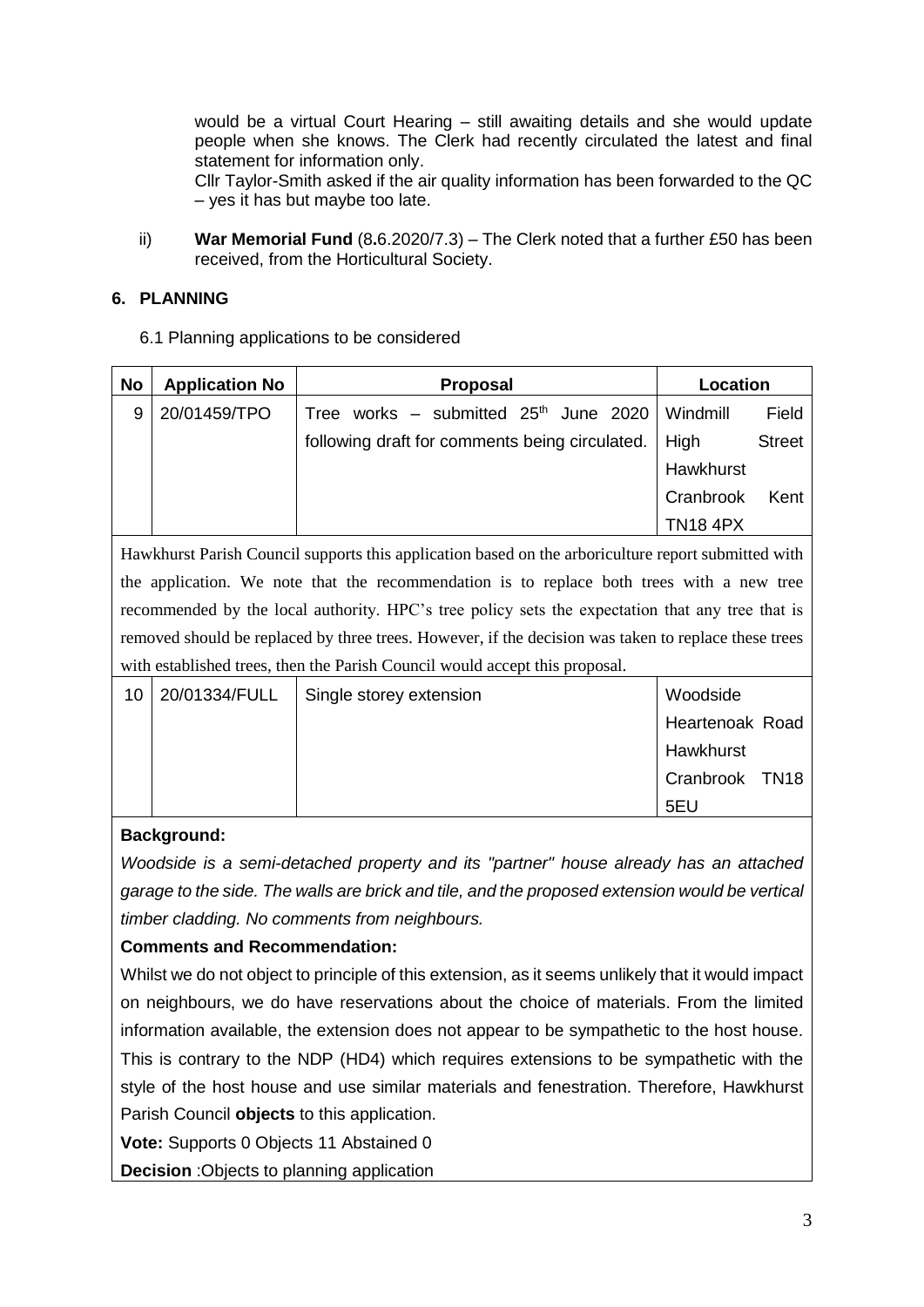| 11 | 20/01235/FULL | Single storey infill front extension with flat roof   Green  |                 | <b>Banks</b> |
|----|---------------|--------------------------------------------------------------|-----------------|--------------|
|    |               | and decorative hand rail; removal of external   Cranbrook    |                 | Road         |
|    |               | existing side wall; relocation of front entrance   Hawkhurst |                 |              |
|    |               | to side elevation with doorway canopy                        | Cranbrook       | Kent         |
|    |               |                                                              | <b>TN18 5EF</b> |              |

# **Background:**

*Materials will match existing, other than the flat roof, which has been designed to look like a balcony with railings, although it's not actually accessible. No comments from neighbours.*

# **Comments and Recommendation:**

We usually have reservations about front extensions. However, the houses on Cranbrook Road are of varied designs and sizes. The proposed extension does not appear overly large and is sympathetic to the host house as required by the NDP. It seems unlikely to impact on neighbouring properties. Therefore, Hawkhurst Parish Council **supports** this application. **Vote:** Supports 11 Objects 0 Abstained 0

**Decision** :Supports planning application

| 12 | 20/00355/FULL |                                                                  | Siting of 8 mobile cold store units, with new   Rhokett Limited |                |          |                         |  |
|----|---------------|------------------------------------------------------------------|-----------------------------------------------------------------|----------------|----------|-------------------------|--|
|    |               | acoustic fencing alongside units 2-5 and the   Unit 10 Hawkhurst |                                                                 |                |          |                         |  |
|    |               | boundary                                                         | with                                                            | <b>Station</b> | Cottages | <b>Station Business</b> |  |
|    |               | (Retrospective)                                                  |                                                                 |                |          | Park Gills Green        |  |
|    |               |                                                                  |                                                                 |                |          | Hawkhurst               |  |
|    |               |                                                                  |                                                                 |                |          | Cranbrook Kent,         |  |
|    |               |                                                                  |                                                                 |                |          | <b>TN18 5BD</b>         |  |

# **Background:**

*We supported the initial application because the chillers were already in place and we thought the acoustic fence would benefit residents. Environmental Protection were concerned that the proposal was inadequate. The application has been amended. The temporary chillers have been moved away from the boundary with Station Cottages and the planning permission for all elements is now for 5 years. The application now includes a plan for temporary car parking. This is formalising the informal parking that takes place at present. The car parking extends beyond the current site boundary into the area that is allocated in the Draft Local Plan for further development.*

# **Comments and Recommendation:**

The revised positioning of the chiller units would appear to be better for residents than the original application. However, we do have significant concerns about any increase in traffic movement on the Cranbrook Road given the Air Quality issues at the crossroads. This is particularly relevant for HGVs. Therefore, this application should be considered in terms of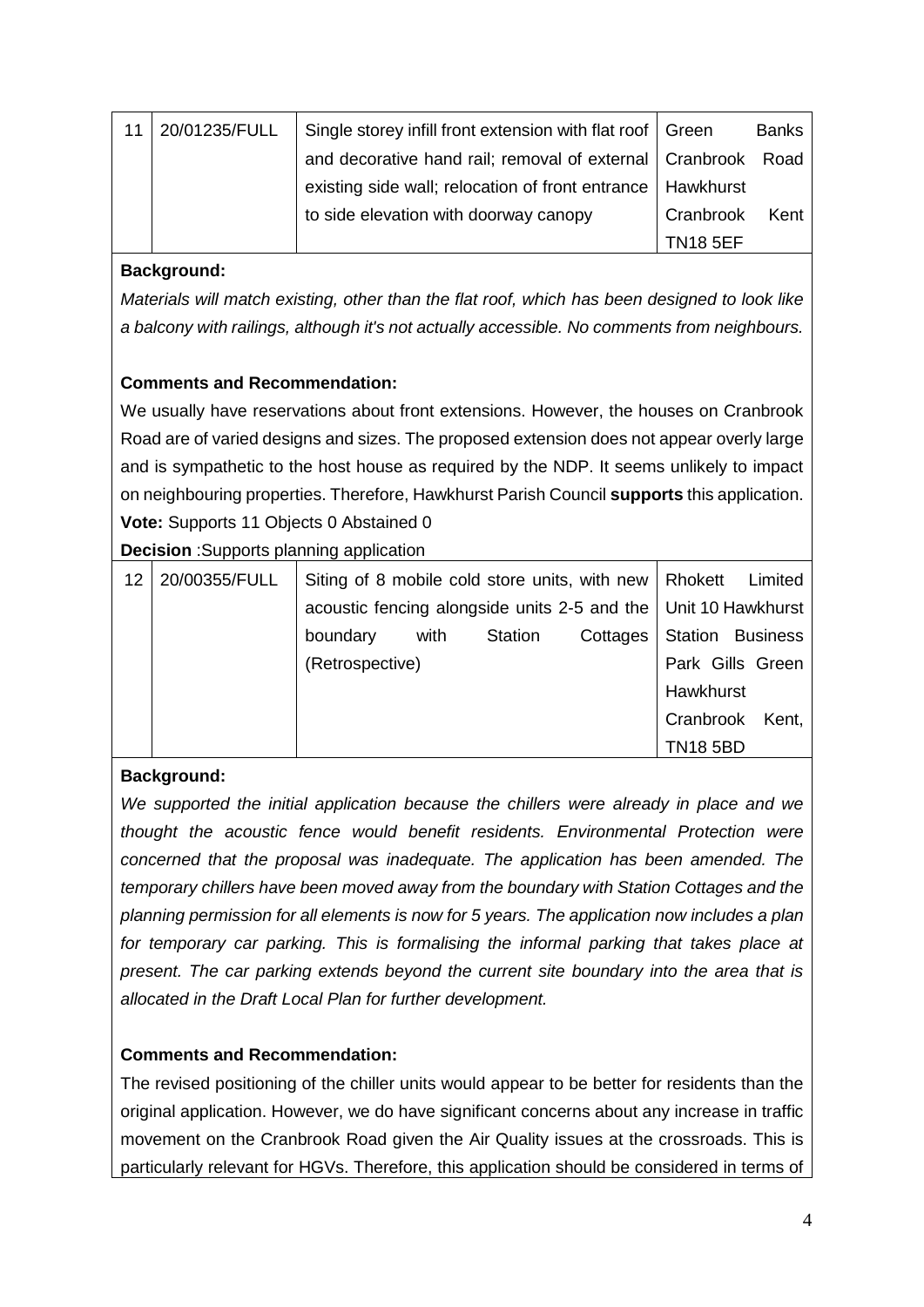the impact on the AQMA that is due to be declared. In terms of the parking provision, we note that this is temporary and request that either a condition is applied or the approval is worded in such a way as to make it easy to ensure this land does not continue to be used for parking without further planning consent.

With these assurances in place, HPC would **support** this application. **Vote:** Supports 11 Objects 0 Abstained 0 **Decision**: Supports planning application

| 13 | 19/02025/     | Hybrid Application: Demolition of existing       | Hawkhurst        | Golf |
|----|---------------|--------------------------------------------------|------------------|------|
|    | <b>HYBRID</b> | clubhouse, squash courts and ancillary           | Club High Street |      |
|    |               | structures, and redevelopment of existing golf   | Hawkhurst        |      |
|    |               | course. Full planning permission sought for      | Cranbrook        | Kent |
|    |               | new relief road and associated earthworks        | <b>TN18 4JS</b>  |      |
|    |               | and junctions with A268 and A229. Outline        |                  |      |
|    |               | planning permission (all matters reserved for    |                  |      |
|    |               | future determination) sought for residential     |                  |      |
|    |               | development, a C2/C3 care home, class D1         |                  |      |
|    |               | facilities such as a doctors' surgery and/or     |                  |      |
|    |               | community hall, public car park, public park     |                  |      |
|    |               | and associated parking, servicing, utilities,    |                  |      |
|    |               | footpath and cycle links, formal and informal    |                  |      |
|    |               | open space including woodland planting and       |                  |      |
|    |               | recreation facilities, ground and infrastructure |                  |      |
|    |               | works.                                           |                  |      |

# **Background:**

*The main change appears to be the relocation of the junction with the Cranbrook Road further south, resulting in a reduction in the number of houses.*

# **Comments and Recommendation:**

This revision does nothing to address the concerns of Hawkhurst Parish Council, which we have already submitted in detail. Our previous comments all still stand.

We are extremely concerned that the air quality assessment has not been updated. Given the recent findings relating to the Air Quality issues at the Hawkhurst crossroads, it is essential that a full air quality assessment is carried out.

Hawkhurst Parish Council has already raised concerns with TWBC that the ongoing air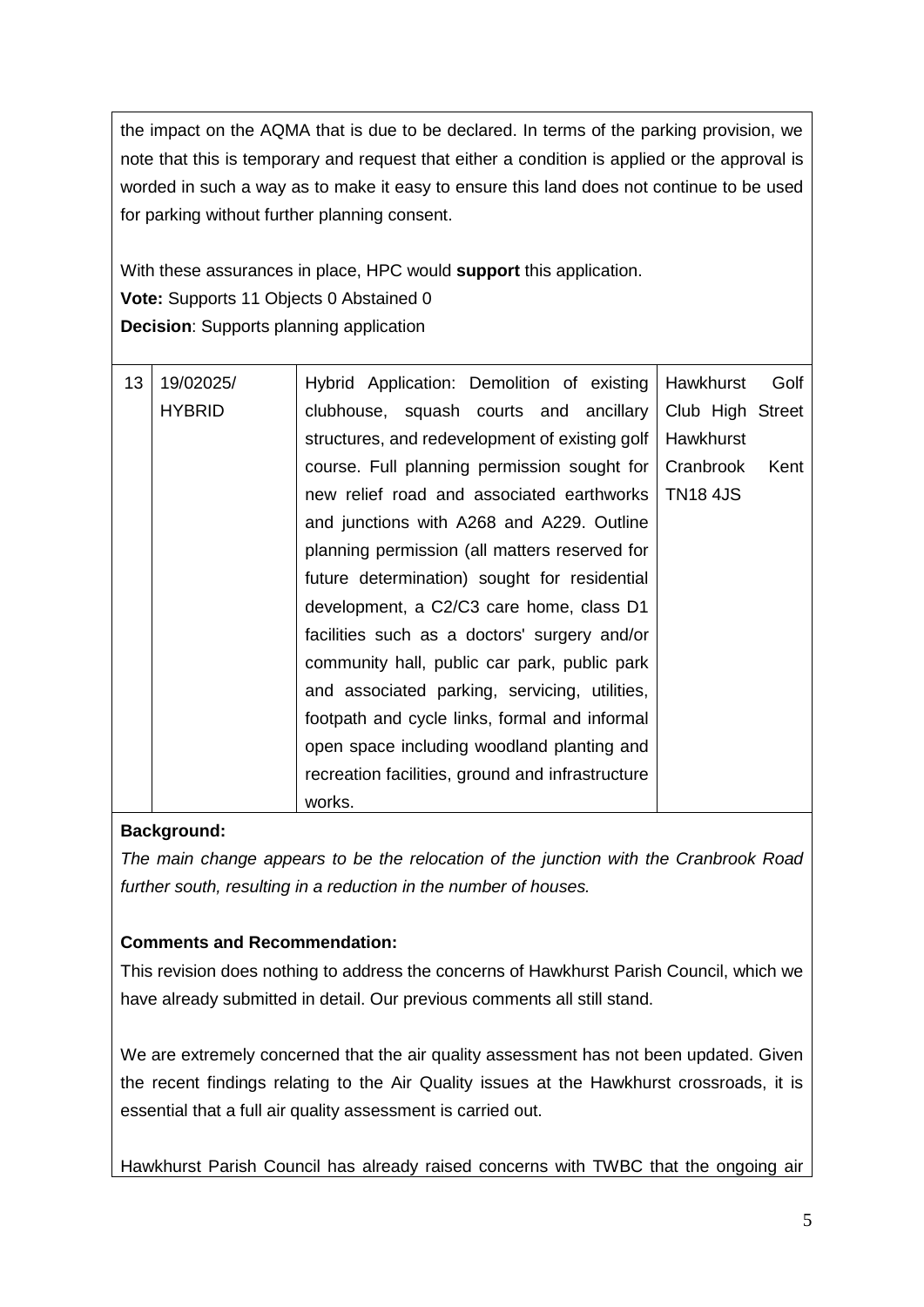quality monitoring in Hawkhurst only includes three arms of the crossroads and does not include the High Street. Whilst we are clearly not experts in this field, we have yet to be convinced that the readings on The Colonnade, which has parking separating the carriageway from the diffusion tube, accurately reflects the position on the High Street, especially given that the traffic is moving away from the lights rather than queuing towards them as it is on the High Street. The absence of any collection data from the southern side of the Rye Road, where does queue, does nothing to alleviate our concerns.

HPC is concerned that this change in road layout will simply move the Air Quality issues from the Cranbrook Road to the High Street, Highgate Hill and Rye Road, all of which will see significantly more congestion if this development goes ahead - an increase over 100% for the High Street. This is not an acceptable solution to Hawkhurst's Air Quality issues. HPC already has significant concerns about the safety of pedestrians on the High Street as evidenced in the *Hawkhurst: Making Our Village Safe for Cyclists and Walkers* report. Should this development go ahead it will make the situation far worse.

In addition, the concerns of the emergency services have not been considered or resolved, especially the access from the Hawkhurst Fire station.

The issue of air quality is a TWBC legal responsibility and this schemes will merely relocate the problem of air pollution within Hawkhurst.

The standard of the proposed road is below that of an A Road, so it is not up to standard. Added to that the design is making a staggered junction merely a bigger staggered junction.

The traffic through Hawkhurst crossroads can hardly be described as free-flowing at present, but this will be get considerably worse when lorries are trying to man oeuvre to turn between the A268 and the A229 Highgate Hill. The challenge this presented for HGVs was apparent when the Rye Road was shut for roadworks in 2019. There is nothing in the traffic and transport report that allows for these additional delays. Moreover, this will have a further impact on Air Quality as the movements cannot be completed without maneuvering.

We do not believe that sufficient consideration has been given to the impact on the lanes in and around the village: Water Lane, Whites Lane, Queens Road, Slip Mill Road, North Hill Road and Delmonden Lane will all experience increased traffic as drivers try to avoid the congestion in the village centre.

We note the plan showing the path for U-turns at the top of Cranbrook Road. We are highly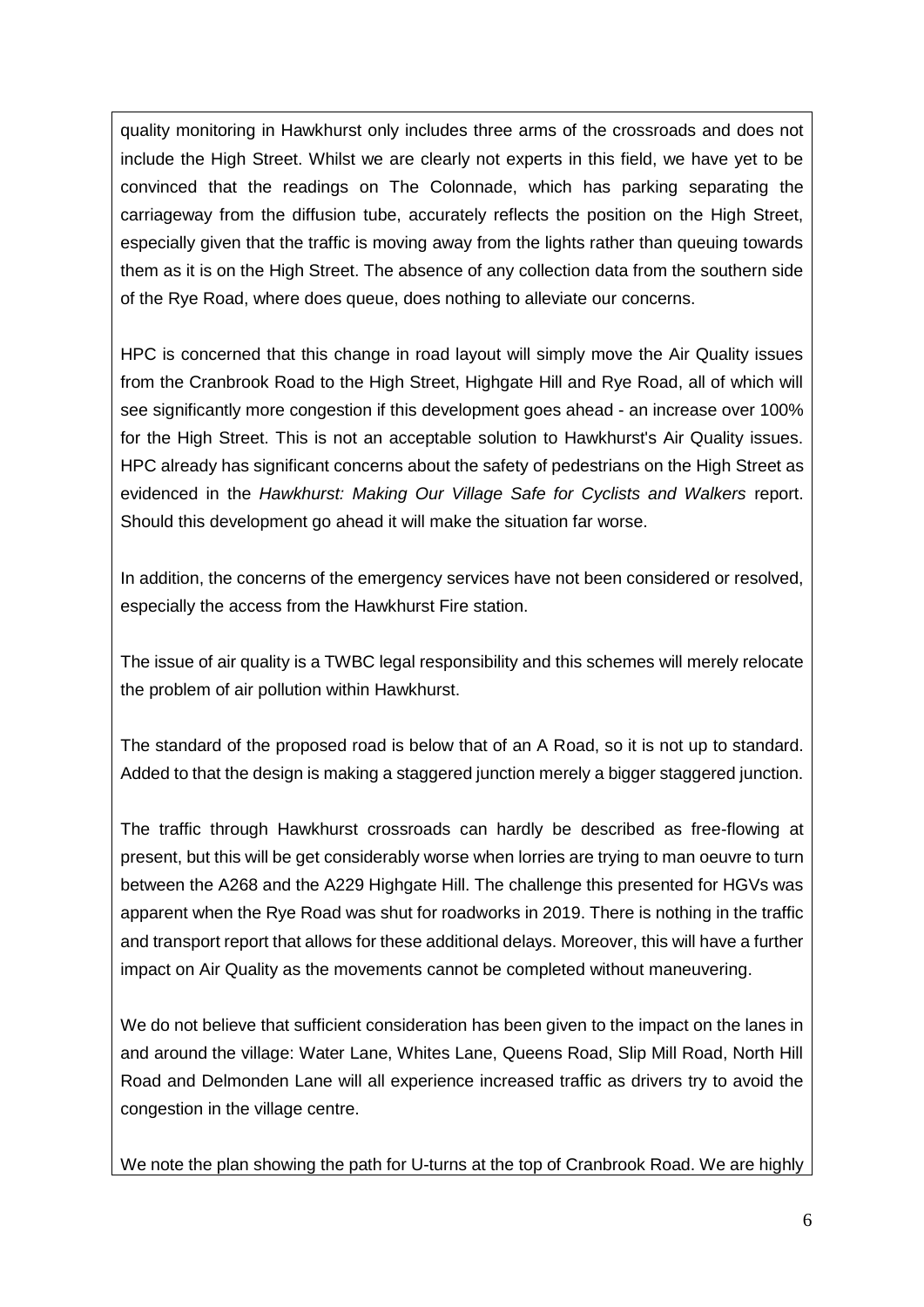doubtful this would work in practice. The roads and pavements are too narrow.

We realise that traffic surveys are required to be undertaken in neutral months, hence, the choice of March. The baseline data reveals that more traffic flows along the A229 than the A268. However, this ignores the fact that the A268 is the main coast road to Rye and Camber Sands and, consequently, traffic use is much higher throughout the summer months. The modelled 100% increase in traffic on the A268 is extremely concerning at any time, but is quite simply unimaginable during the summer months.

Hawkhurst Parish Council **strongly objects** to this application.

**Vote:** Supports 0 Objects 11 Abstained 0 **Decision**: Objects to planning application

| 14 | 20/01387/FULL | Replacement of existing garden shed with   18 Sandrock Villa, |  |
|----|---------------|---------------------------------------------------------------|--|
|    |               | 2.5m high timber garden shed/summer house   Cranbrook Road,   |  |
|    |               | with flat angled roof and front facing bi-fold   TN18 4BE     |  |
|    |               | doors (retrospective)                                         |  |

## **Background:**

*This is a big addition, clad in corrugated steel sheeting, and is very close to the boundary on three sides. In fact, the building forms the boundary with the lane. There is one objection from a neighbouring property - the roof slopes towards their property and the soakaway discharges directly into their garden. See photos.*

# **Comments and Recommendation:**

Hawkhurst Parish Council **objects** to this application due to its size and the fact that it's position on the boundary means that it dominates the neighbouring properties. Many of the neighbouring houses have sheds etc., backing onto the lane, but most of these are constructed of traditional materials and are more modest in size. The NDP (HD4) encourages the use of traditional materials and requires new additions to integrate well. This is not the case with this application.

**Vote:** Supports 0 Objects 11 Abstained 0 **Decision**: Objects to planning application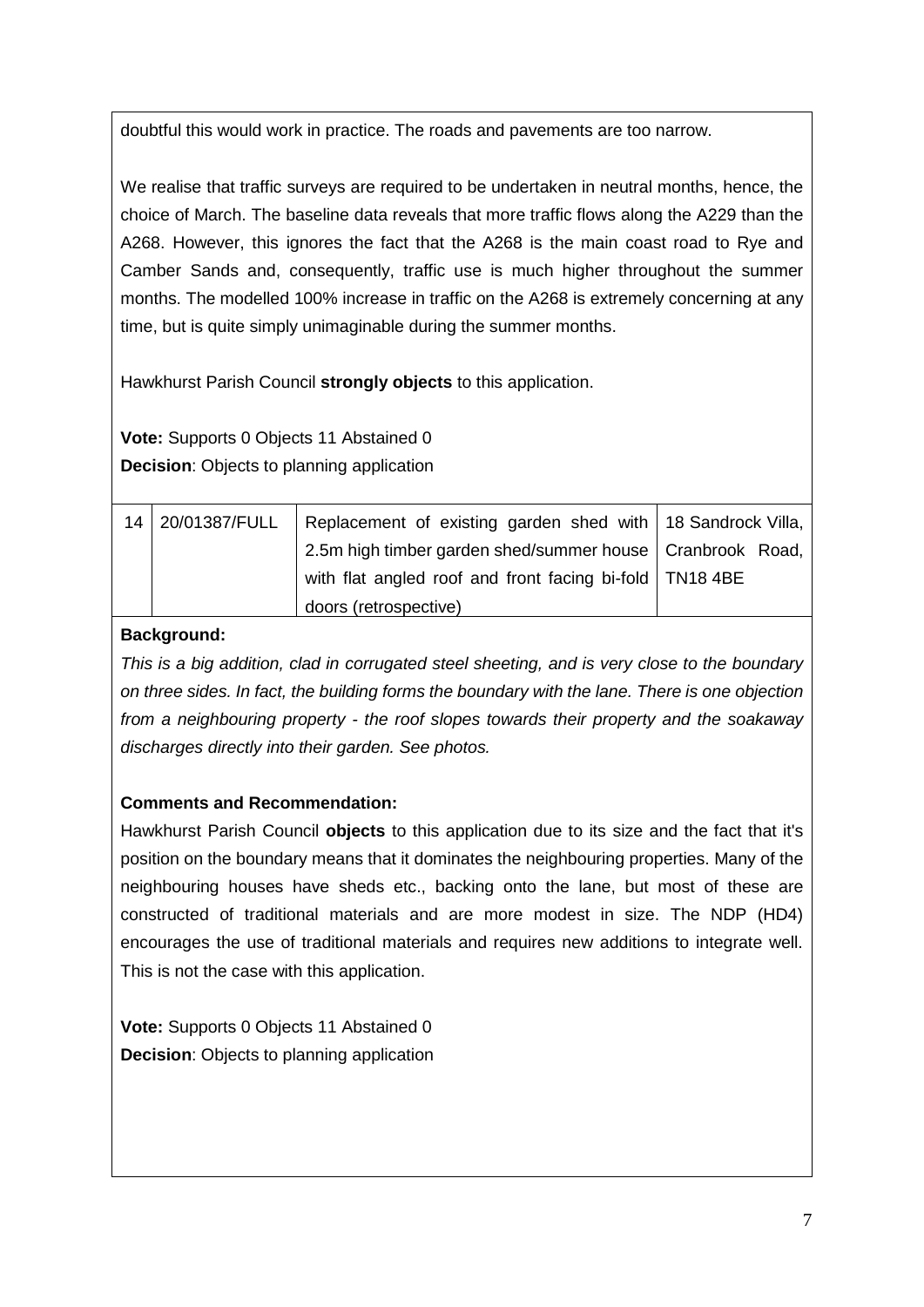| 15 | 20/01786/FULL | Proposed first floor rear extension; new rear   4                |                 | Ockley |
|----|---------------|------------------------------------------------------------------|-----------------|--------|
|    |               | roof light; changes to fenestration; internal   Cottages, Ockley |                 |        |
|    |               | alterations.                                                     | Lane            |        |
|    |               |                                                                  | <b>TN18 4DW</b> |        |

#### **Background:**

*It's an end-of-terrace cottage and next door already has a two-storey extension. This appears to extend a little further than that of next door, but doesn't look as if it would have an impact. No objections from others.* 

# **Comments and Recommendation:**

This appears to be a modest extension. It will be visible from neighbouring properties, but seems unlikely to impact on them. The NDP (HD4) encourages the use of traditional materials, as well as requiring extensions to be sympathetic to the host house. We understand that the hardi plank weatherboarding is a composite material rather than natural timber which is preferred by the NDP. We also have some reservations about the colour of the weatherboarding and whether this is sympathetic to the host house. However, not being able to see the rear elevation of the property, we defer to the planning officer's view on whether the proposed extension meets the requirements of the NDP (HD4). If this is considered to be the case, HPC **supports** this application.

# **Vote:** Supports 11 Objects 0 Abstained 0

**Decision**: Supports planning application

|  | 16 20/01709/FULL   Proposed single-storey extension to rear. | Anstey,          | High |
|--|--------------------------------------------------------------|------------------|------|
|  |                                                              | Street, TN18 4PX |      |

# **Background:**

*The extension is to the rear of the property and will not be visible from the road. No objections from others.* 

# **Comments and Recommendation:**

The proposed extension is relatively small compared to the house as it stands, but it has been previously extended. Therefore, we are unsure whether this complies with H11. Anstey is set well back from the road within large grounds. Therefore, the extension will not impact on neighbouring properties. This proposal complies with the NDP as materials have been chosen to match existing and the extension will not dominate the host house. Hawkhurst Parish Council **supports** this application assuming it complies with H11.

**Vote:** Supports 11 Objects 0 Abstained 0

**Decision**: Supports planning application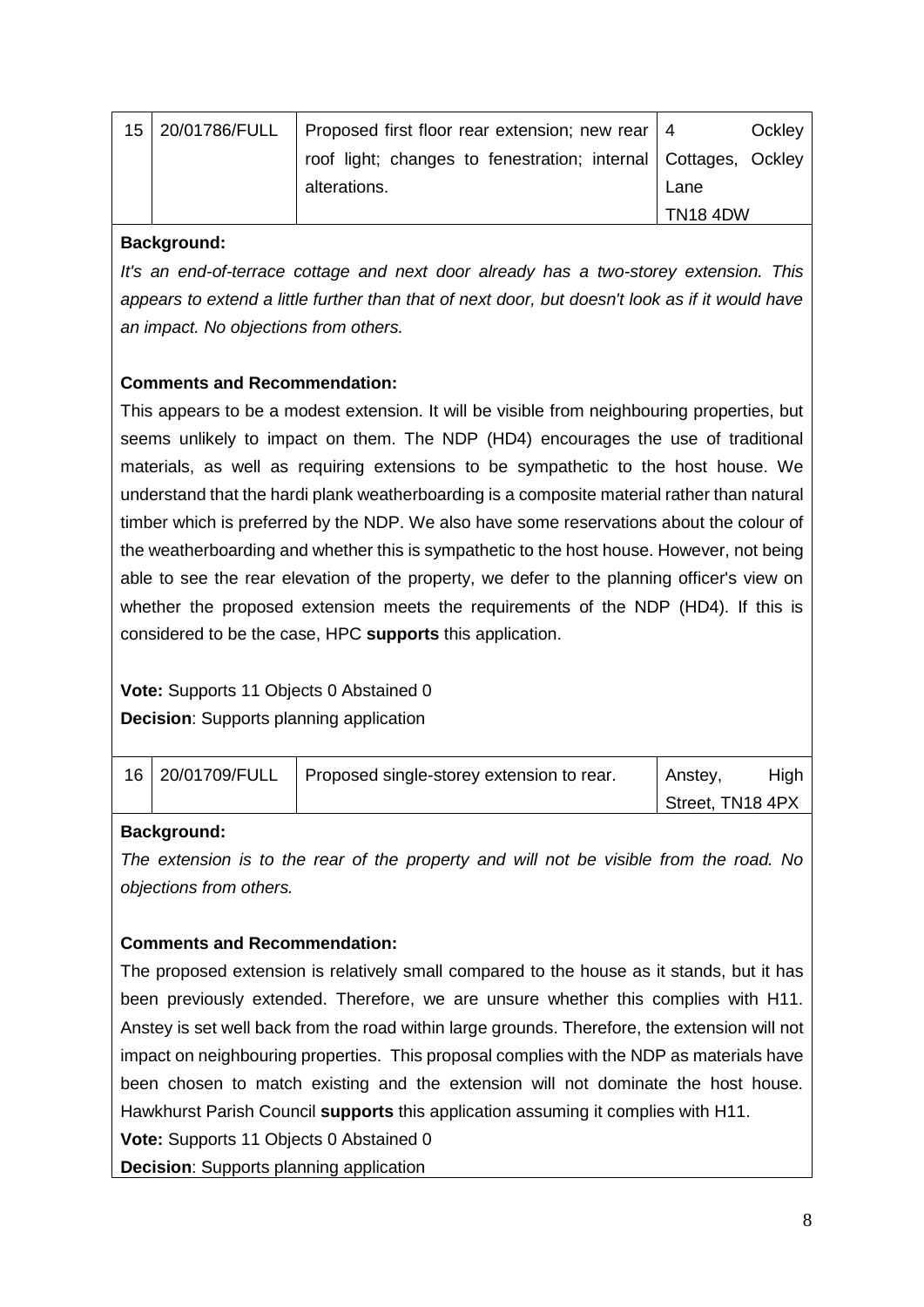#### 6.2 Planning information on file

#### **7. MATTERS FOR FURTHER DISCUSSION:**

7.1 **Internal Audit Report** – The Responsible Financial Officer introduced the report and the papers earlier circulated to Councillors, it is a good audit with no financial issues and several minor issues raised have already being addressed; website audit completed, Cllr Blake DPI sent again to TWBC and drafting a Statement of Internal Control.

Cllr Escombe thanked all involved and asked for questions. Cllr Escombe then led a discussion on the proposed action to make the Fete Committee independent from the Council.

Cllr Taylor-Smith supported this as he felt uncomfortable with a community group being part of the Council structure, of which he had never seen before.

Cllr Pyne felt that the Fete Committee did an excellent job and worked very hard for the good of the village. We maybe on a "sticky Wicket" if we just turfed them out.

All Cllrs supported the hard working Fete Committee but felt they should be an independent group who could apply for funding from the Parish Council.

The Responsible Financial Officer supported the Fete Committee but the concern was financial, we do not manage the Fete Committee accounts – which if they are a Committee of the Council we need to be able to do.

7.1a Cllr Escombe proposed and Cllr Taylor-Smith seconded the audit report recommendation that the Fete Committee should be separate from the Council as an independent community group – agreed unanimously

Cllr Escombe then lead the Council through the internal audit recommendations where they discussed the following

The Annual Accounts and General Return – statements 1-9

7.1 Cllr Escombe proposed and Cllr Green seconded that the Annual Accounts and General Return, that *statements 1-9 should be agreed and ticked* and Cllr Escombe and the Clerk to sign and date the return - agreed unanimously

The financial position of the Council;

7.1.1Cllr Escombe proposed and Cllr Taylor-Smith seconded to note the financial position of the Council – agreed unanimously

The Audit action plan set out below;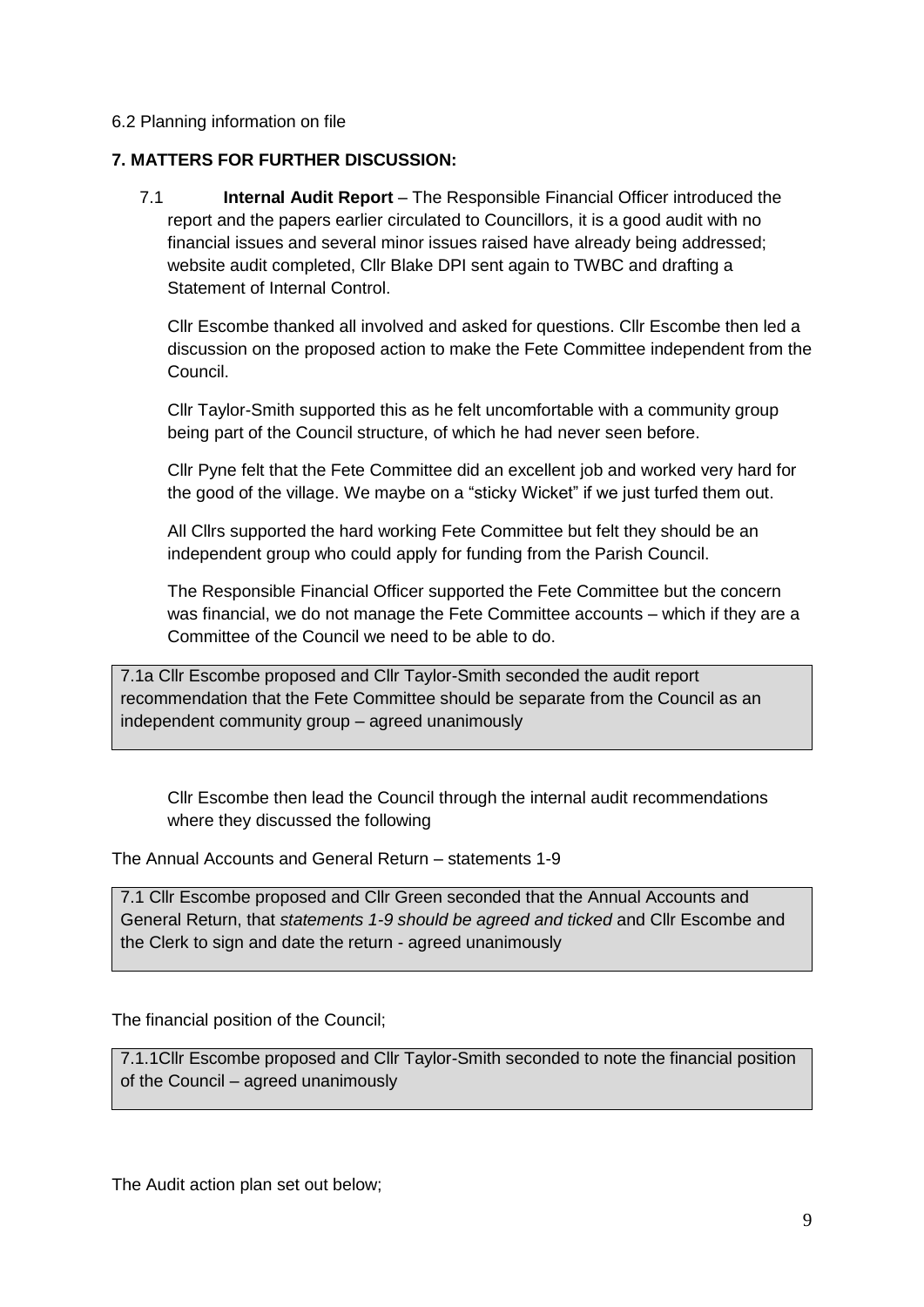7.1.2 Cllr Escombe proposed and Cllr Taylor-Smith seconded to approve the audit action plan below – agreed unanimously

| <b>No</b>      | <b>Action</b>                                                                                                                                                                                                                                                                                                                                                                                                       | Who             | When                               |
|----------------|---------------------------------------------------------------------------------------------------------------------------------------------------------------------------------------------------------------------------------------------------------------------------------------------------------------------------------------------------------------------------------------------------------------------|-----------------|------------------------------------|
| $\mathbf{1}$   | The outcome of the Audit was NOT considered by the<br>Full Council. In theory the Annual Governance<br>Statement "Assertion 7" We took appropriate action on<br>all matters raised in reports from internal and external<br>audit" should be answered No.                                                                                                                                                           | (AM/CE)         | $13th$ July<br>2020                |
| $\overline{2}$ | Assertion 4 to be answered NO                                                                                                                                                                                                                                                                                                                                                                                       | AM/CE           | 13 <sup>th</sup> July<br>2020      |
| 3              | No evidence last Internal Audit actions followed up by<br>SAP? Actions to be recorded in minutes ongoing?                                                                                                                                                                                                                                                                                                           | <b>RG</b>       | Ongoing                            |
|                |                                                                                                                                                                                                                                                                                                                                                                                                                     |                 |                                    |
| 4              | The Fete Committee should be an independent<br>Community Group separate from the Council, as they<br>already function as an independent group and would<br>relieve the Council staff from having to administer the<br>finances of the Fete. This suggestion would free up the<br>Fete organisers to manage the Fete without the<br>bureaucracy and allow the Fete to apply for a<br>Hawkhurst Community Award Grant | Council         | 13 <sup>th</sup> July<br>2020      |
|                |                                                                                                                                                                                                                                                                                                                                                                                                                     |                 |                                    |
| 5              | Cllr Blake DPI has not been registered with TWBC<br>website                                                                                                                                                                                                                                                                                                                                                         | RG/DB           | 13th July<br>2020                  |
|                |                                                                                                                                                                                                                                                                                                                                                                                                                     |                 |                                    |
| 6              | Election - deferred to May 2021                                                                                                                                                                                                                                                                                                                                                                                     | Observation/all | May 2021                           |
| $\overline{7}$ | <b>NALC</b><br>standing orders<br>Update<br>Financial<br>and<br>regulations                                                                                                                                                                                                                                                                                                                                         | SAP / Council   | 10 <sup>th</sup><br>August<br>2020 |
|                |                                                                                                                                                                                                                                                                                                                                                                                                                     |                 |                                    |
| 8              | Annual review of risk                                                                                                                                                                                                                                                                                                                                                                                               | SAP / Council   | 10 <sup>th</sup><br>August<br>2020 |
|                |                                                                                                                                                                                                                                                                                                                                                                                                                     |                 |                                    |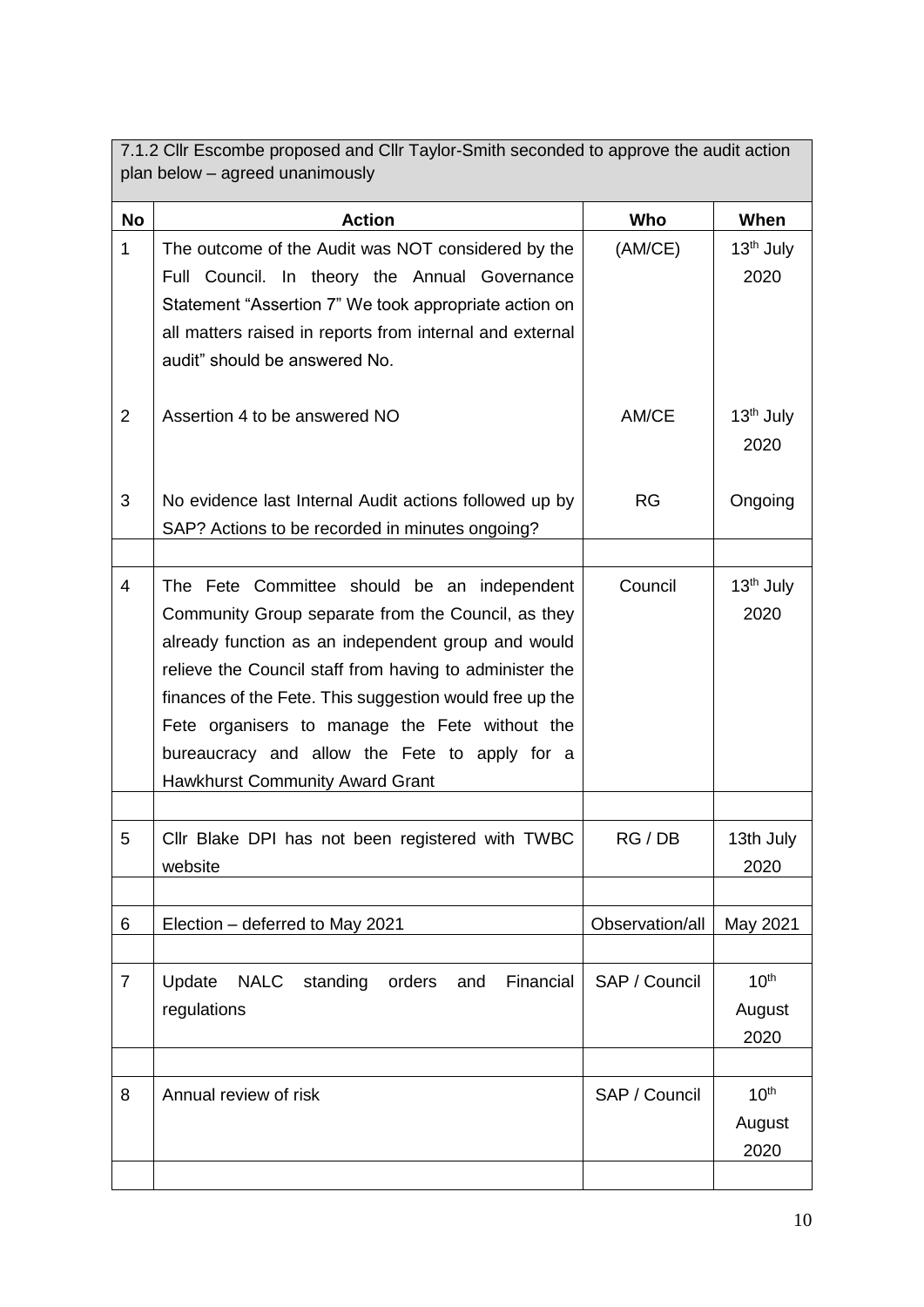| 9  | Council interest should be shown on Office Insurance<br>policy                                                                  | AM            | 31 <sup>st</sup> July<br>2020 |
|----|---------------------------------------------------------------------------------------------------------------------------------|---------------|-------------------------------|
|    |                                                                                                                                 |               |                               |
| 10 | <b>Statement of internal Control</b>                                                                                            | SAP / Council | 13 <sup>th</sup> July<br>2020 |
|    |                                                                                                                                 |               |                               |
| 11 | Budgetary control – budget figures and precept to be<br>included in minutes                                                     | <b>RG</b>     | January<br>2021               |
|    |                                                                                                                                 |               |                               |
| 12 | Consider increasing Section 137 to £8.12 per person<br>When budget setting?                                                     | SAP / Council | January<br>2021               |
|    |                                                                                                                                 |               |                               |
| 13 | Bookkeeping balanced regularly - yes ongoing                                                                                    | AM            | Ongoing                       |
| 14 | Review of Fees & Charges - requirement minutes to<br>confirm date of implementation (reminder as being<br>done this year again) | <b>RG</b>     | 13th July<br>2020             |
|    |                                                                                                                                 |               |                               |
| 15 | Strongly recommend the Council approve a credit card<br>facility via Lloyds Bank - application submitted                        | AM            | 20th July<br>2020             |
|    |                                                                                                                                 |               |                               |
| 16 | Conclude Bank mandates for online banking                                                                                       | AM            | 1 <sup>st</sup> July<br>2020  |
|    |                                                                                                                                 |               |                               |
| 17 | Digital Photographic evidence? Digital photo catalogue<br>to match assets register                                              | <b>RG</b>     | 1 <sup>st</sup> Aug<br>2020   |
|    |                                                                                                                                 |               |                               |
| 18 | Proof of public rights provision during summer 2019<br>and website - AIAR ICO L - Must be answered No                           | AM            | 13 <sup>th</sup> July<br>2020 |
|    | Evidence of posting public rights                                                                                               | AM            |                               |
|    | Note will ensure this is done in good time in 2020                                                                              | AM            | 31 <sup>st</sup> July<br>2020 |
|    |                                                                                                                                 |               |                               |
| 19 | Website functionality and accessibility meet regulations                                                                        | <b>RG</b>     | 31 <sup>st</sup> Aug          |
|    | 2018 by September 2020                                                                                                          |               | 2020                          |
| 20 | <b>Appoint Internal Auditor</b>                                                                                                 | Council       | 13 <sup>th</sup> July         |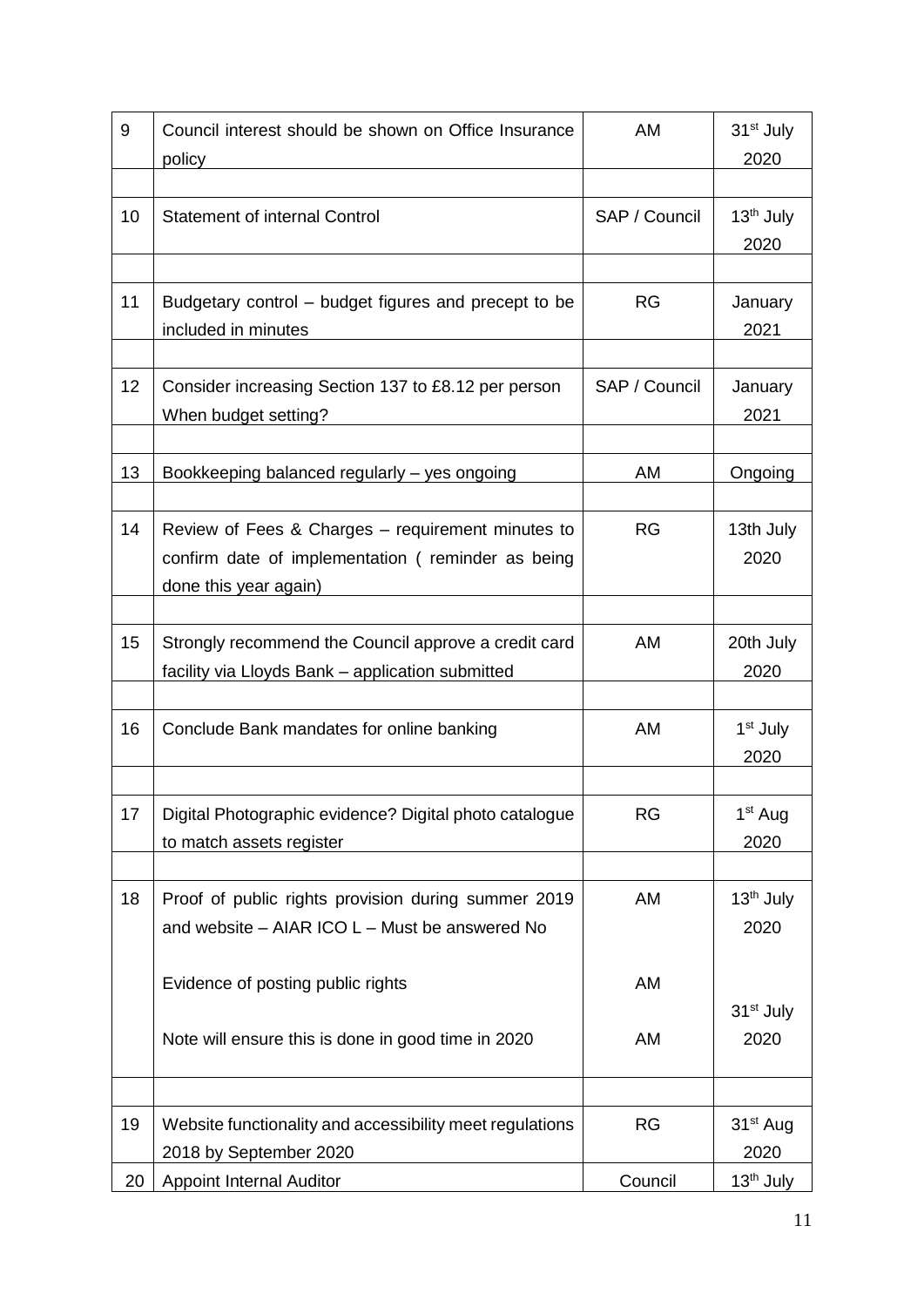|    |                                            |     | 2020      |
|----|--------------------------------------------|-----|-----------|
|    |                                            |     |           |
| 21 | Parish council email address & on website? | RG. | 13th July |
|    |                                            |     | 2020      |

The Annual Return and Accounting statements

7.1.3 Cllr Green proposed and Cllr Appelbe seconded that the Annual Return – Accounting Statements that *Members accept the Accounting Statements and* Cllr Escombe the Clerk to sign and date the return - agreed unanimously

The Council's Asset Register

7.1.4 Cllr Green proposed and Cllr Blake seconded that the Council accepts the draft Asset Register as a true record of the Council's assets and Cllr Escombe the Clerk to sign and date the return. (agreed unanimously

The appointment of an Independent Internal Auditor

7.1.5 Cllr Whittle proposed and Cllr Green seconded to appoint Mr D Bucket as the Independent Internal Auditor - agreed unanimously

7.2 **HCT financial report** – The Responsible Financial Officer introduced the report, The Council is the sole trustee of the Copt Hall – Hawkhurst Community Trust, therefore we need to record the accounts and summarised below –

Income for HCT  $=$  £4,977.41

Expenses for HCT = £3,832.41

Surplus £1,145.00

- 1. Please see/read spreadsheet attached in **Appendix 1** for both trust, parish accounts are adjusted as they must not show income for trusts in their figures as directed by AGAR, these will be reported separately to the charity commission.
- 2. Staff costs/wages are now paid direct from Parish Council admin budget so these figures do not include staff costs – Clerk /RFO / External Caretaker / Cleaner they total £10,234

7.2 Cllr Whittle proposed and Cllr Weeden seconded that Hawkhurst Parish Council note Hawkhurst Community Trust accounts of the financial year 2019/20 and that we request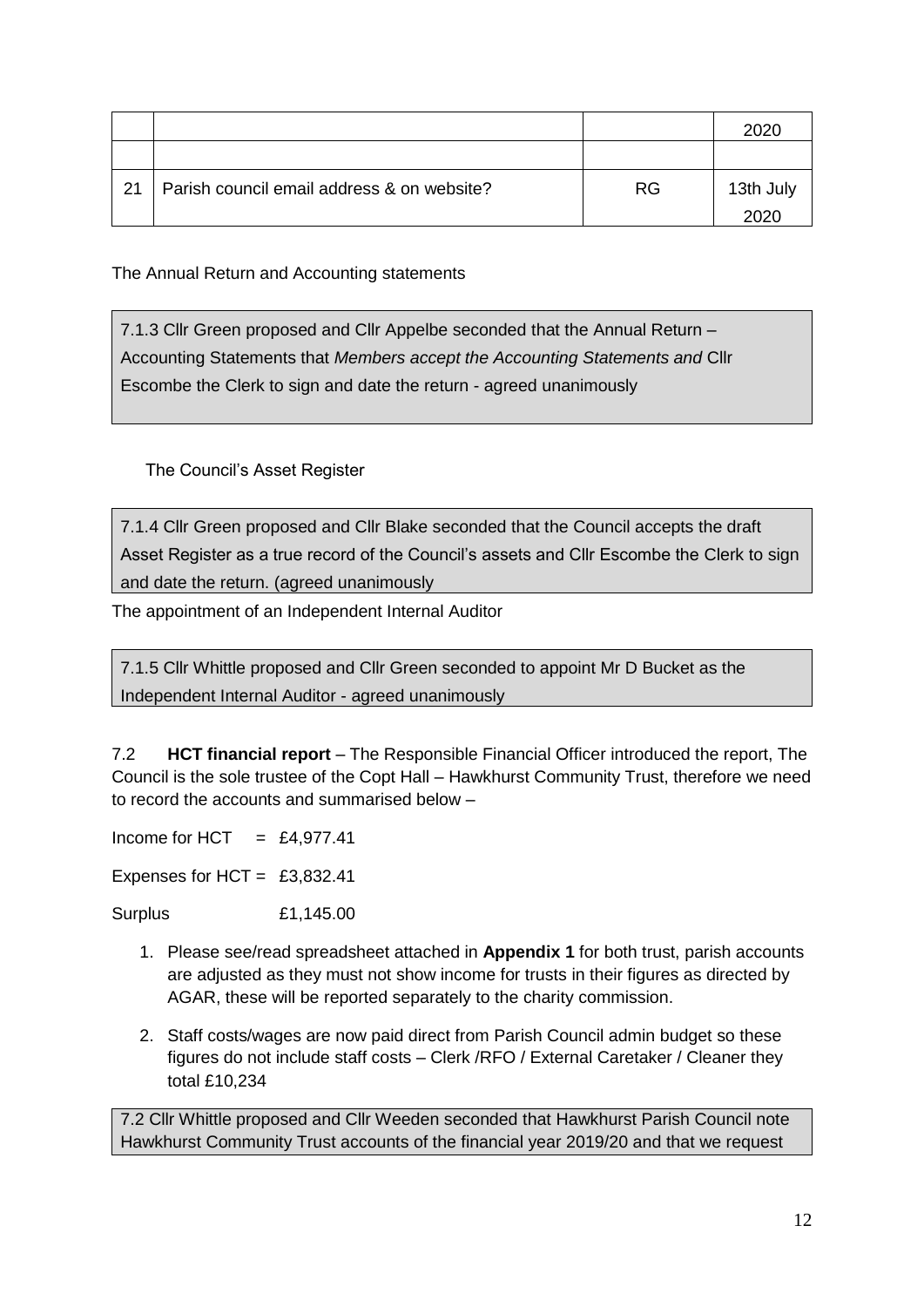that HCT transfer the surplus to Parish Council towards the Staff costs – agreed unanimously.

7.3 **KGV financial Report** – Responsible Financial Officer introduced the report, the Council is the Trustee for the King George V Playing Field Trust, therefore we need to record the accounts summarised below;

Income for KGV &  $SH =$  £15,919,83 Expenses for KGV &  $SH = E7.293.51$ 

 $Surplus =$  £8,626.32

- 1. Please see spreadsheet attached for both trust, parish accounts are adjusted as they must not show income for trusts in their figures as directed by AGAR, these will be reported separately to the charity commission.
- 2. Staff costs/wages are now paid direct from Parish Council admin budget so these figures do not include staff costs – Clerk / RFO / External Caretaker / Cleaner they total £7,442.
- 3. The income includes grants of £10,500 towards the new MUGA

Cllr Escombe suggested that the transfer of £7,442 should be transferred to cover staff costs**.**

7.3 Cllr Escombe proposed and Cllr Green supported that Hawkhurst Parish Council to note King George V Playing Field Trust accounts for the financial year 2019/ 2020 and £7,442 of the surplus should be transferred to Parish Council towards Staff costs – agreed unanimously.

7.4 **Actions and Decisions since 8 th June 2020** – Clerk introduced the report, highlighting that as the Committees have started again this will be the last report of this kind.

7.4 Cllr Escombe proposed and Cllr Whittle seconded that the actions be adopted – agreed unanimously.

7.5 **Proposed Fees and Charges** – Cllr Fitzpatrick introduced the report and said that the FAS Committee thanked Cllr Green, Cllr Cory and the Clerk in obtaining benchmarking information. It was important that Hawkhurst fees and charges were comparable with neighbouring authorities.

7.5 Cllr Fitzpatrick proposed and Cllr Cory seconded the fees and charges below and that they should start from the 1<sup>st</sup> September 2020 - agreed unanimously.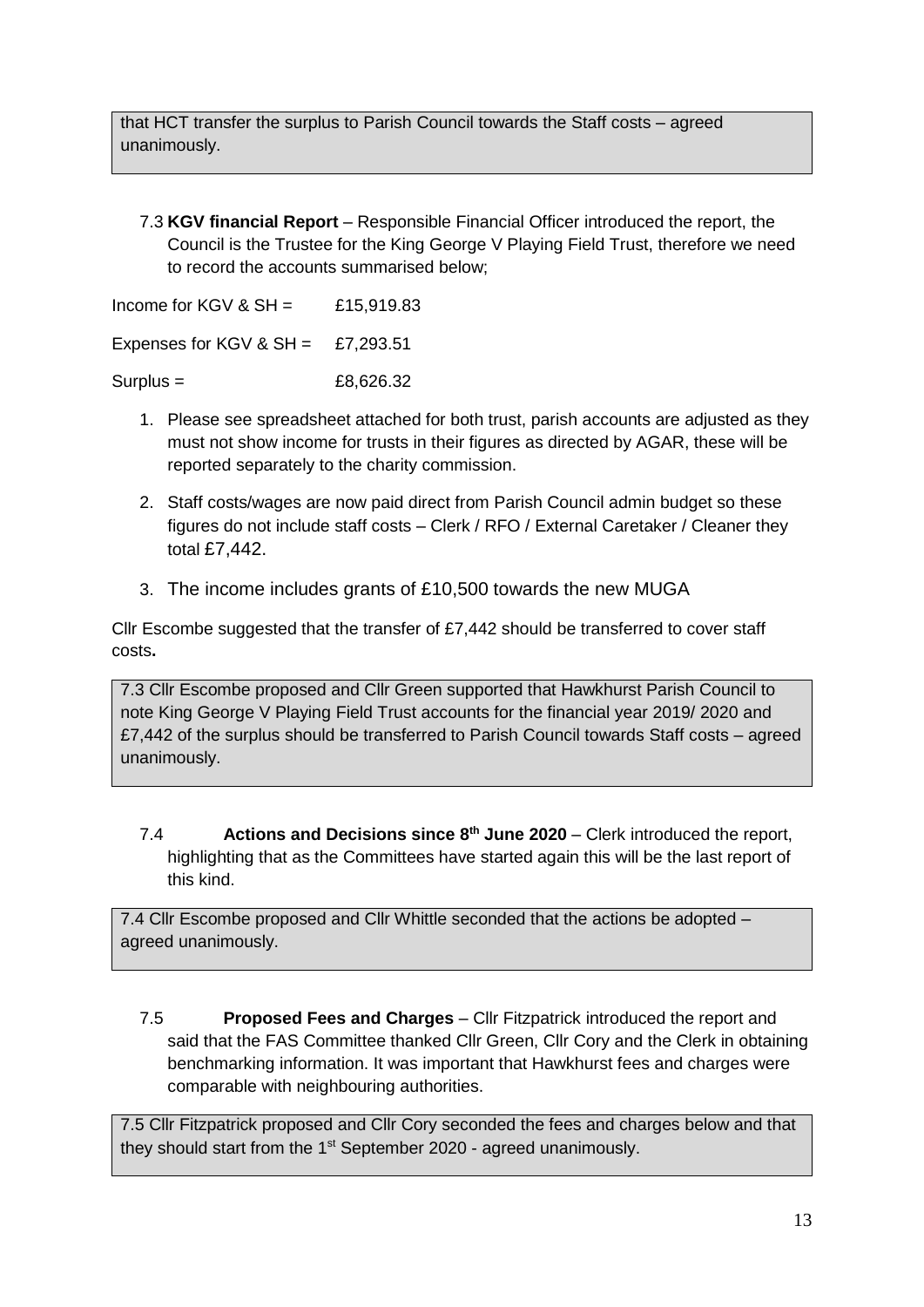| <b>Hawkhurst Parish Council</b>             |                                    |                                    |                                             |                                    |                                                                                   |
|---------------------------------------------|------------------------------------|------------------------------------|---------------------------------------------|------------------------------------|-----------------------------------------------------------------------------------|
|                                             |                                    | 2020/21                            |                                             | Proposed 2021/22                   | <b>APPENDIX A</b>                                                                 |
| Item                                        | <b>Standard</b><br>non<br>resident | <b>Concession for</b><br>residents | <b>Standard</b><br>- Non<br><b>Resident</b> | <b>Concession for</b><br>residents | <b>Comment</b>                                                                    |
| <b>Allotments</b>                           |                                    |                                    |                                             |                                    | 1st September 2020                                                                |
| <b>Full Size Hensil</b>                     | <b>NA</b>                          | £<br>24                            | <b>NA</b>                                   | £<br>30                            | 25% increase? Must<br>be a resident                                               |
| 1/2 plot Hensil                             | <b>NA</b>                          | £<br>12                            | <b>NA</b>                                   | £<br>15                            | 50% OF A FULL SIZE<br>PLOT Must be a<br>resident                                  |
| <b>Second plot</b>                          |                                    | £<br>27                            |                                             | £<br>35                            | Charge for<br>more<br>than one plot                                               |
| Full size Ockley<br>- water                 | <b>NA</b>                          | £<br>24                            | <b>NA</b>                                   | $\pmb{\mathsf{f}}$<br>35           | 68 plots, water £250<br>$=$ £4 rounded up                                         |
| 1/2<br>plot<br>Ockley - water               | <b>NA</b>                          | £<br>12                            | <b>NA</b>                                   | £<br>17                            | 50% OF A FULL SIZE<br>PLOT Must be a<br>resident                                  |
| <b>Second plot</b>                          |                                    | £<br>27                            |                                             | £<br>40                            | Charge for<br>more<br>than one plot                                               |
| <b>Cemeteries</b>                           |                                    |                                    |                                             |                                    | Resident 50% of<br>standard                                                       |
| <b>Burial fees</b>                          |                                    |                                    |                                             |                                    | 1st September 2020                                                                |
| Exclusive<br>rights of burial               | £<br>600                           | £<br>300                           | £1,000                                      | £<br>500                           | Lower<br>point<br>in.<br>comparison<br>with<br>neighbouring burial<br>authorities |
| Exclusive<br>rights of burial<br>- woodland | 660<br>$\pmb{\mathsf{f}}$          | £<br>330                           | £1,500                                      | $\pmb{\mathsf{f}}$<br>750          | Lower<br>point<br>in<br>with<br>comparison<br>neighbouring burial<br>authorities  |
| Exclusive<br>rights of burial<br>- Ashes    | 160<br>£                           | 80<br>£                            | 750<br>f                                    | $\pmb{\mathsf{f}}$<br>375          | Lower<br>point<br>in<br>comparison<br>with<br>neighbouring burial<br>authorities  |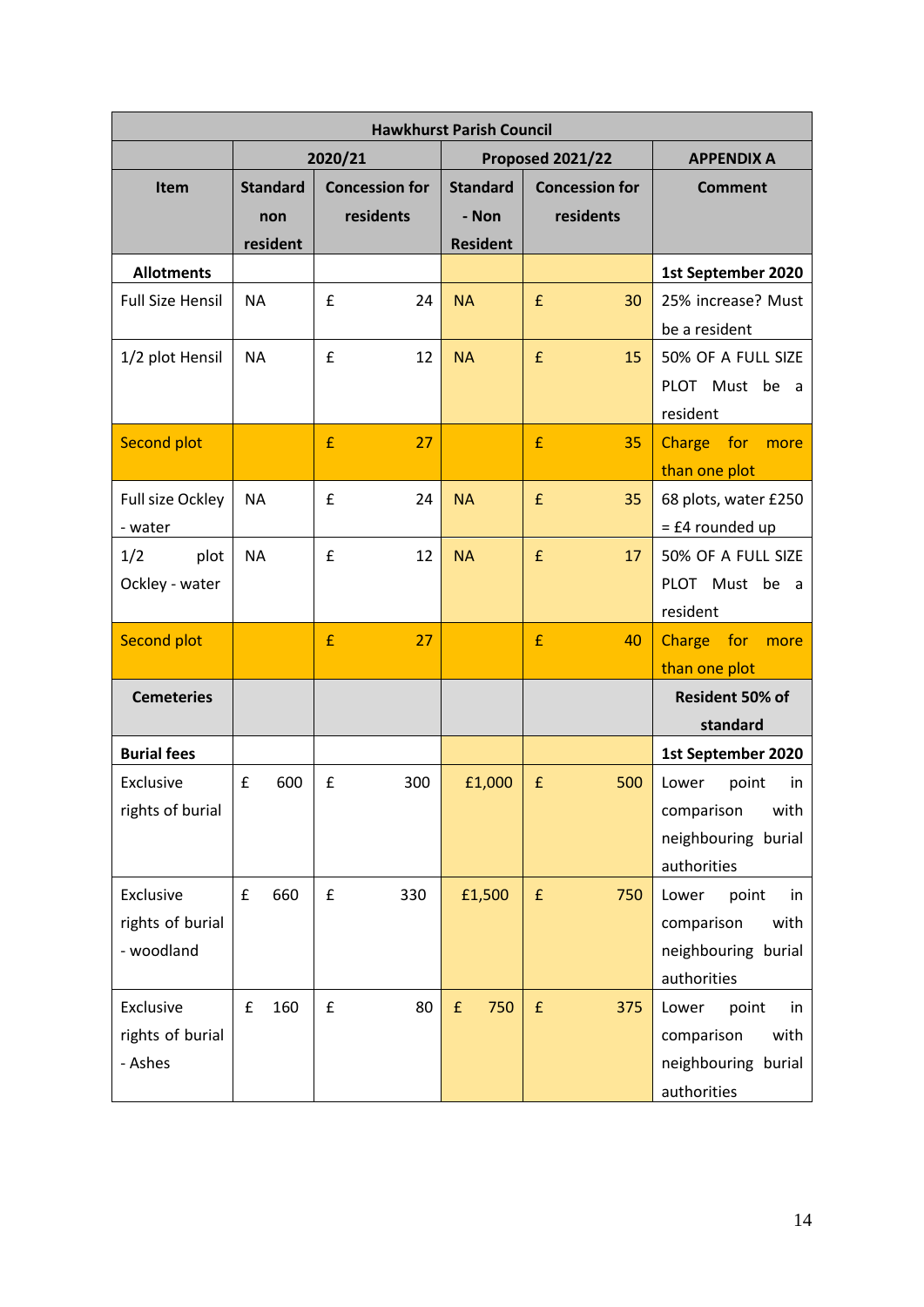| "strewn ashes"                                  | £ | 90  | £ | 45                       | £                  | 100 | $\pmb{\mathsf{f}}$ | 50  | Lower<br>point<br>in<br>comparison<br>with<br>neighbouring burial<br>authorities                       |
|-------------------------------------------------|---|-----|---|--------------------------|--------------------|-----|--------------------|-----|--------------------------------------------------------------------------------------------------------|
| Internment<br>fees                              | £ | 110 | £ | 55                       | $\pmb{\mathsf{f}}$ | 200 | $\pmb{\mathsf{f}}$ | 100 | Lower<br>point<br>in<br>comparison<br>with<br>neighbouring burial<br>authorities                       |
| Garden<br>of<br>remembrance                     | £ |     | £ |                          |                    |     |                    |     | <b>NA</b>                                                                                              |
| Transfer<br>of<br>Exclusive<br>rights of burial | f |     | £ | $\overline{\phantom{a}}$ | £                  | 100 | £                  | 50  | point<br>Lower<br>in<br>comparison<br>with<br>neighbouring burial<br>authorities                       |
| <b>Monuments</b>                                |   |     |   |                          |                    |     |                    |     |                                                                                                        |
| Memorial                                        | £ | 70  | £ | 70                       | $\pmb{\mathsf{f}}$ | 200 | $\pmb{\mathsf{f}}$ | 100 | Mid-point<br>in<br>comparison<br>with<br>neighbouring burial<br>authorities                            |
| Memorial<br>inscriptions                        | £ | 35  | £ | 35                       | £                  | 100 | $\pmb{\mathsf{f}}$ | 50  | Mid-point<br>in<br>comparison<br>with<br>neighbouring burial<br>authorities                            |
| Note burial fees for under 18's to be waived.   |   |     |   |                          |                    |     |                    |     |                                                                                                        |
| <b>Hall Hires</b>                               |   |     |   |                          |                    |     |                    |     | 1st September 2020                                                                                     |
| Copt Hall                                       | £ | 25  | £ |                          | £                  | 25  |                    |     | £25 for up to 3<br>hours. Key holder<br>management<br>retain as last year<br>help take up of<br>hires? |
| Sports<br>KGV<br>Pavilion                       | £ | 25  | £ |                          | £                  | 25  |                    |     | £25 for up to 3<br>hours. Key holder<br>management<br>retain as last year<br>help take up of           |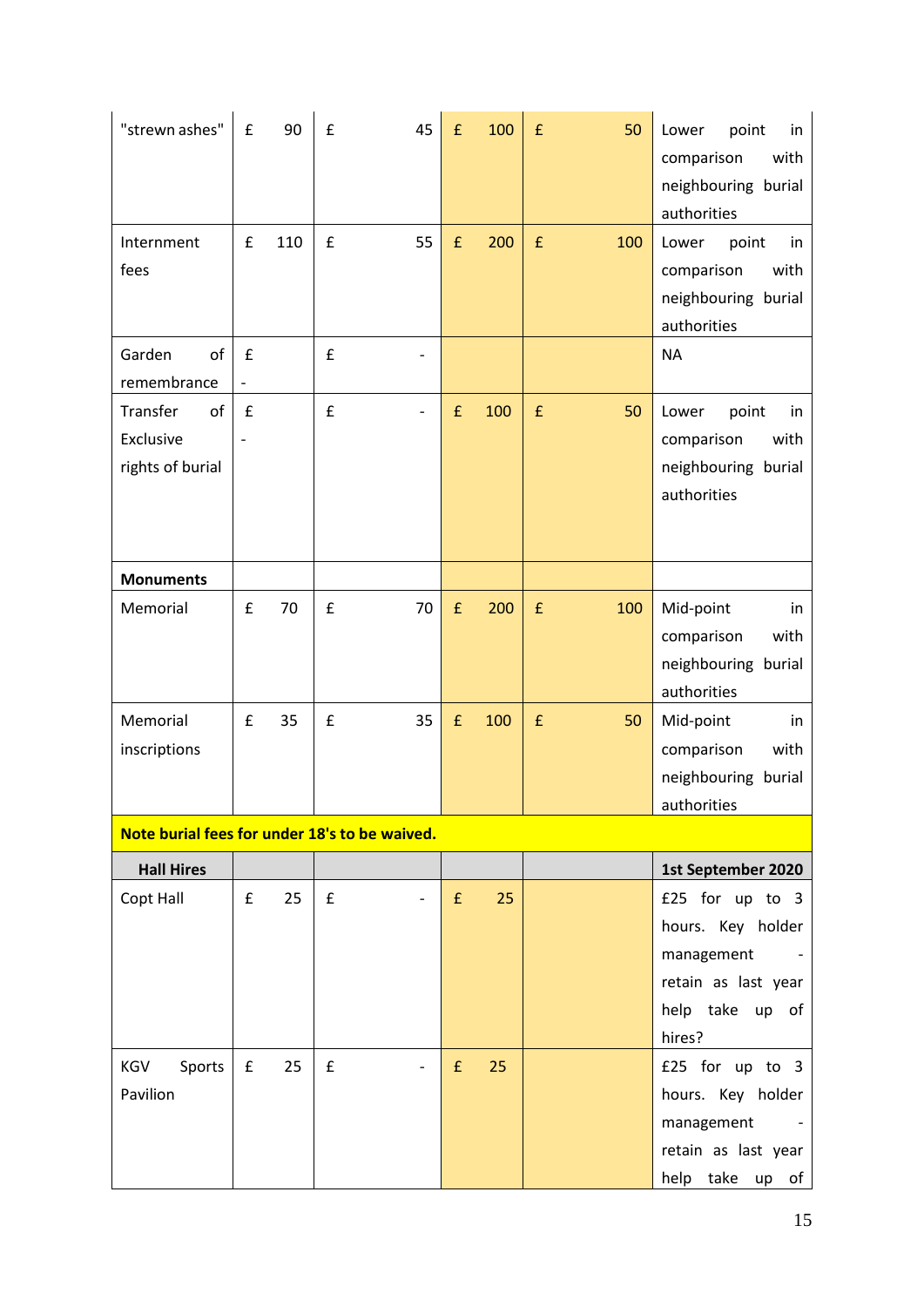|                                                 |                    |                          |                    |                          |                    |     |                    |                          | hires?                                                       |
|-------------------------------------------------|--------------------|--------------------------|--------------------|--------------------------|--------------------|-----|--------------------|--------------------------|--------------------------------------------------------------|
| <b>Sports pitches</b>                           |                    |                          |                    |                          |                    |     |                    |                          | 1st September 2020                                           |
| Football adult<br>per match                     | £                  | 30                       | £                  | $\overline{\phantom{a}}$ | $\pmb{\mathsf{f}}$ | 35  |                    |                          | Plus £5                                                      |
| Football adult<br>per season                    | £                  | 900                      | £                  | $\overline{\phantom{a}}$ | £                  | 900 |                    |                          | annual fee with HFC                                          |
| Football junior<br>per match                    | $\mathbf f$        | 15                       | £                  | $\overline{\phantom{a}}$ | £                  | 15  |                    |                          |                                                              |
| Football junior<br>per season                   | $\pmb{\mathsf{f}}$ | $\blacksquare$           | $\pmb{\mathsf{f}}$ | $\overline{\phantom{a}}$ |                    |     |                    |                          | Free to Local junior<br>football club                        |
| Football<br>coaching<br>course                  | £                  | 50                       | £                  |                          | £                  | 50  |                    |                          | Per day i.e. Half<br>week<br>term<br>$\prime$<br>summer hols |
| <b>MUGA</b>                                     |                    |                          |                    |                          |                    |     |                    |                          | 1st September 2020                                           |
| Whole<br>Court<br>with<br>Floodlights<br>Junior | £                  |                          | $\pmb{\mathsf{f}}$ | $\overline{\phantom{a}}$ | £                  | 15  | $\pmb{\mathsf{f}}$ | 8                        | reduction for local<br>clubs / groups                        |
| Whole<br>court<br>with<br>Floodlights<br>Adult  |                    |                          |                    |                          | £                  | 20  | $\pmb{\mathsf{f}}$ | 15                       | reduction for local<br>clubs / groups                        |
| Tennis court -<br>per hour                      | $\pmb{\mathsf{f}}$ |                          | £                  |                          | $\pmb{\mathsf{f}}$ |     | $\pmb{\mathsf{f}}$ |                          |                                                              |
| Free informal<br>use                            | $\pmb{\mathsf{f}}$ | $\overline{\phantom{0}}$ | $\pmb{\mathsf{f}}$ | $\overline{\phantom{a}}$ | $\mathbf f$<br>۳   |     | $\pmb{\mathsf{f}}$ |                          |                                                              |
| Football<br>coaching<br>course                  | £                  | $\blacksquare$           | $\pmb{\mathsf{f}}$ | $\overline{\phantom{0}}$ | f                  | 50  | $\mathbf f$        | $\overline{\phantom{a}}$ | day i.e.<br>Half<br>Per<br>term weeks                        |
| Open space                                      |                    |                          |                    |                          |                    |     |                    |                          |                                                              |
| Management<br>of Benches                        | $\pmb{\mathsf{f}}$ | 50                       | ${\bf f}$          | $\overline{\phantom{a}}$ | $\pmb{\mathsf{f}}$ | 50  | $\pmb{\mathsf{f}}$ |                          | same as last year                                            |

# 7.6 **Hawkhurst Air Quality Management Area** – Cllr Escombe felt that the TWBC response to our letter missed the point; that the lack of monitoring on the Rye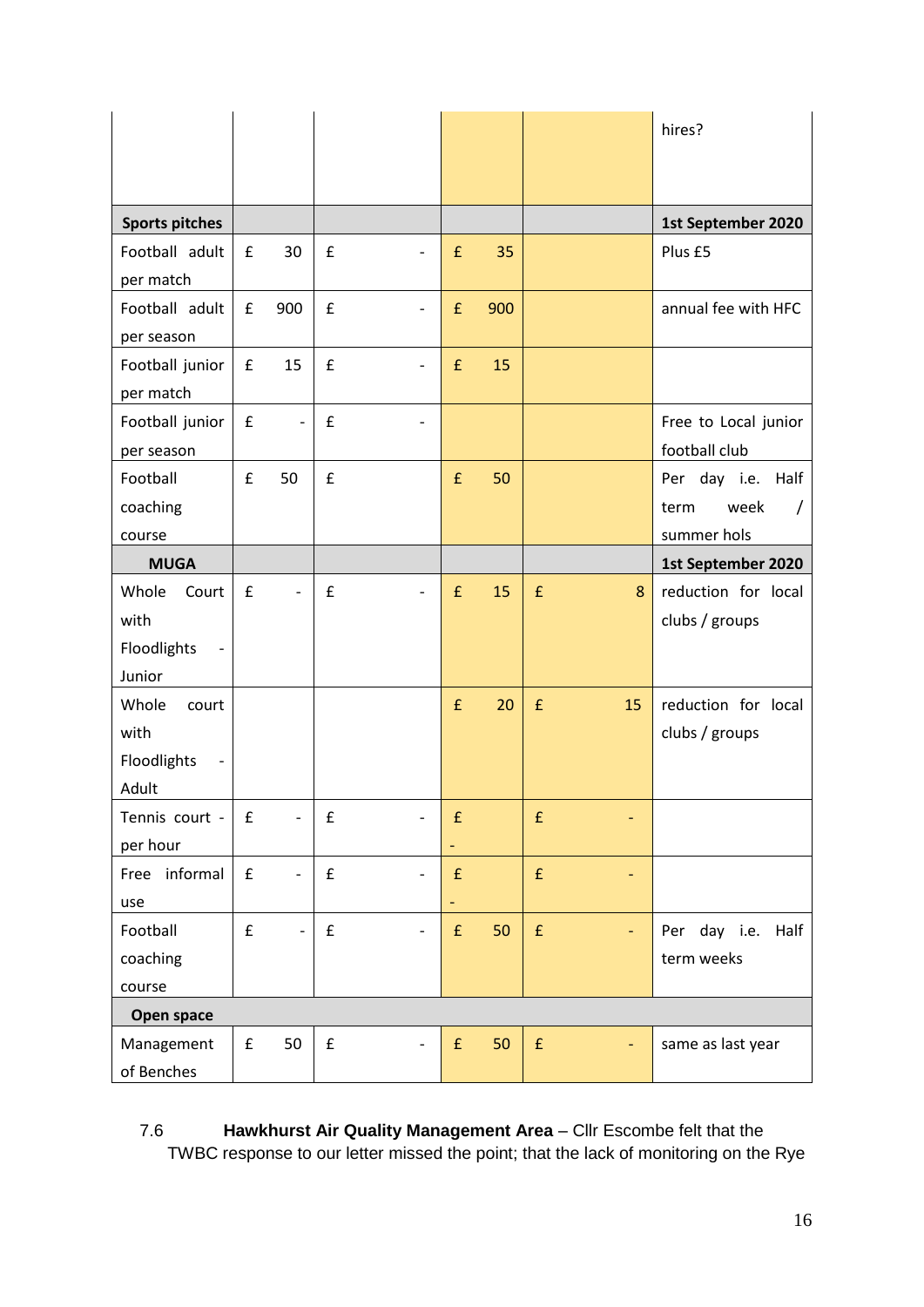Rd and High Street next to queuing traffic was not truly reflecting the poor air quality in that area of Hawkhurst.

Cllr Taylor Smith strongly supported this as TWBC have a legal responsibility and asked Cllr Thomson to support this

Cllr Thomson concurred and said that he would raise it in upcoming meetings.

Cllr Weeden also raised the high readings at Highgate Hill and that these will only get worse.

Cllr Taylor-Smith emphasised that TWBC environmental officer has objected to the Hawkhurst Golf Course application on air quality grounds.

Cllr Escombe highlighted the fact that contradictory comments were being made about different planning applications – the Turnden site in Cranbrook would have a significant increase in traffic at Highgate Crossroads but apparently no impact on the air quality management area because construction would not be completed for a few years.

The Clerk reminded the Council that in 2018 TWBC voted to remove air quality monitoring from Hawkhurst, so it is important we continue push for the air quality monitoring in Hawkhurst in the right places.

7.6 It was agreed that Cllr Escombe would write to TWBC and that we should encourage residents to take part in the Air Quality consultation

- 7.7 **Hawkhurst Business Recovery plan** Cllr Taylor-Smith thanked the Clerk for an excellent report, and that a zoom meeting with local business and TWBC had been arranged for 23rd January 2020, 6:30pm where we can refine the actions and focus on delivery – such as upgrade of ICT.
- 7.8 **Walking and cycling report** Cllr Cory introduced the report and thanked those that had contributed and asked for £200 towards "slow down signs" throughout the village.

Cllr Escombe thanked Cllr Cory for her hard work and that this is an excellent report that we need to use to keep lobbying for positive change.

Cllr Cory felt we need a system to collate incidents / accidents that were not reported to the Police – would consider further.

7.8 Cllr Escombe proposed and Cllr Pyne seconded that we adopt the recommendations set out below – agreed unanimously

Recommendation 1. Suitable, quiet, roads in the village should be designated as "access only" for vehicles, to encourage safe family walking and cycling activities. Recommendation 2. There should be a major focus on repairing roads to make them cycling friendly.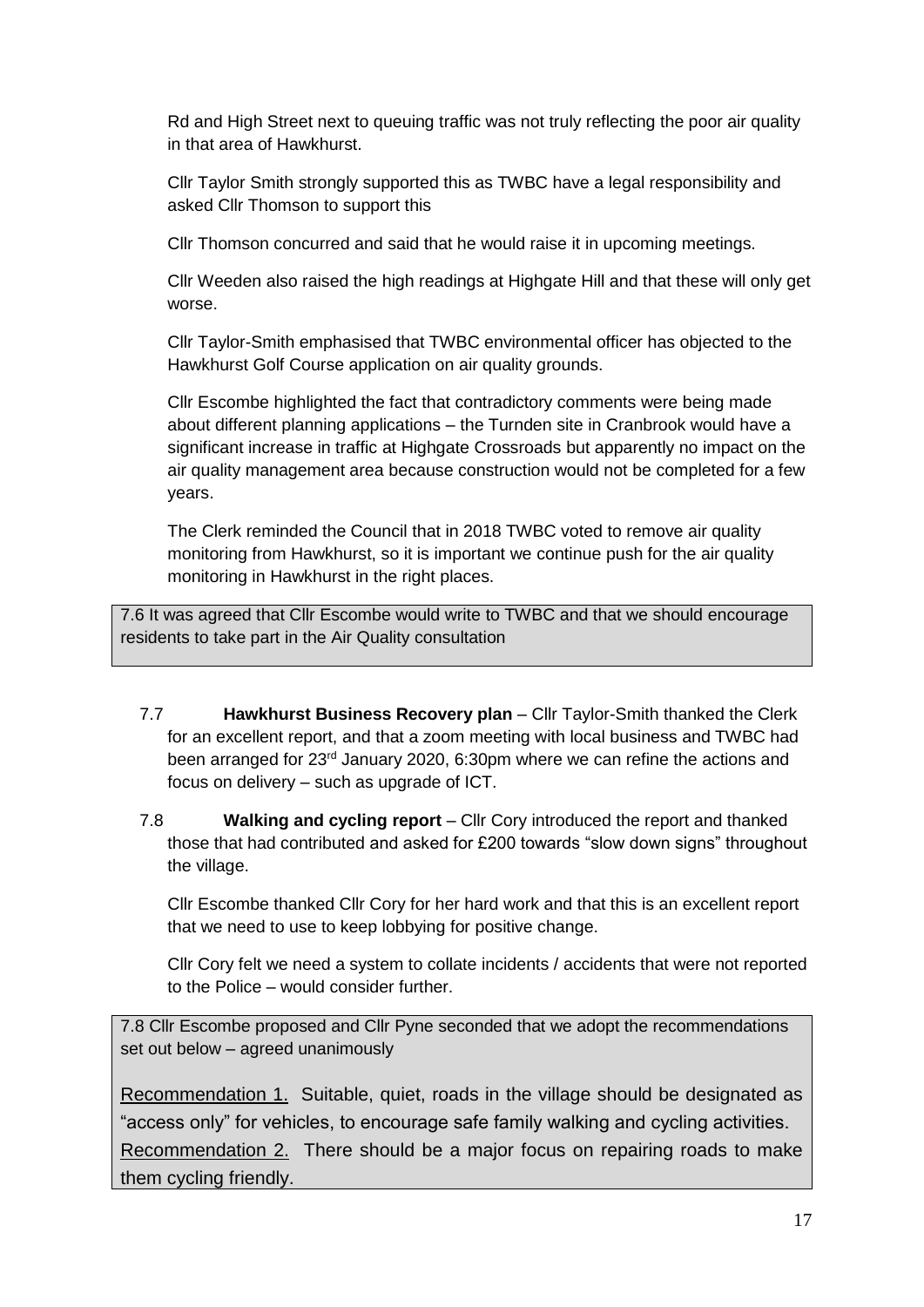Recommendation 3. We recommend that:

A pedestrian crossing be installed on the Rye Road opposite Tesco supermarket; A 20 mph speed limit be imposed on Rye Road outside Hawkhurst CEP School;

The busy A229/A268 junction be fitted with a camera monitor to deter jumping of the lights and technology to improve safety and traffic control.

Recommendation 4. Many of the lanes surrounding the village should be subject to a 30 mph speed limit along their lengths to improve safety for cyclists and walkers. Road signage should also be improved, with signs warning of single track road, unsuitability for HGVs. etc.

Recommendation 5. We recommend that:

The mobile speed enforcement vehicle be regularly deployed on the High Street in both 30mph and 40 mph zones;

The existing 30 mph speed limit be extended to encompass all the entrances to Marlborough House School;

Warning lights be installed outside Marlborough House School.

Recommendation 6. We recommend that:

The start of the 40 mph speed limit on Hastings Road leading out of the village be moved to a point just South of the Fish Farm;

The mobile speed enforcement vehicle be regularly deployed on the four main routes into and out of Hawkhurst.

7.9 **Community Right to Bid – Hawkhurst Golf Course** – Cllr Green introduced the report that did not commit the Council to the purchase of the site but gave a clear signal that we want to keep the golf course for leisure and recreation and who knows we could move forward with a bid if residents came together and raised funds when the time was right.

7.9 Cllr Green proposed and Cllr Pyne seconded to submit a Community Right to Bid for Hawkhurst Golf Course – agreed unanimously

7.10 **Hawkhurst "Great British September Clean" – September 2020** – Cllr Pyne introduced the item that it was important to bring the village together (but not that close) to keep the village clean.

7.10 Cllr Pyne proposed and Cllr Cory seconded that the parish Council lead a Hawkhurst "Great British September Clean" – agreed unanimously.

7.11 **Community Grant Applications** – Cllr Taylor-Smith introduced the report and felt the application by the "protect the village campaign" was very worthy but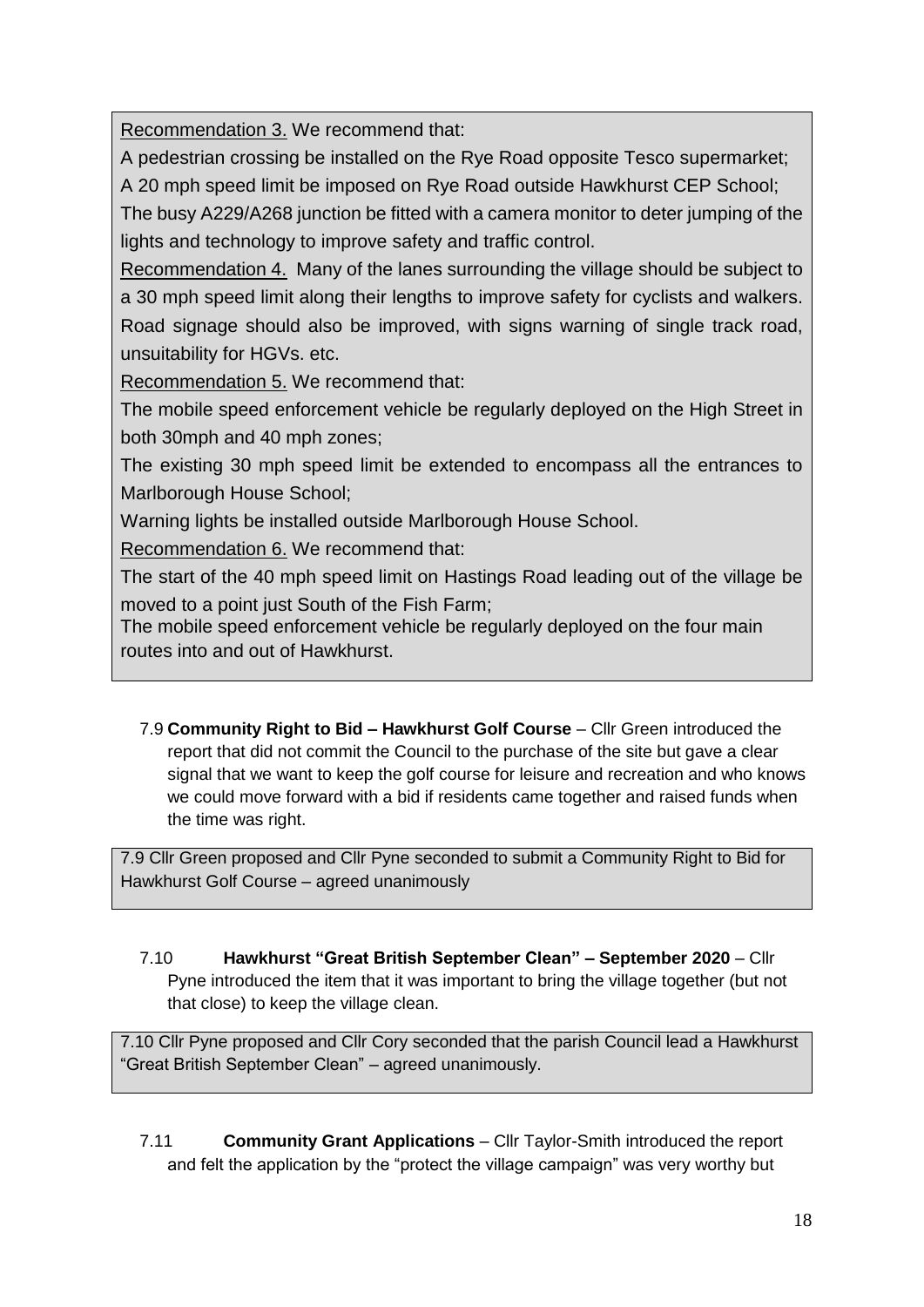could set a dangerous precedent of supporting lobby groups – when we are a statutory consultee.

The Hawkhurst Junior Football Club was a worthy cause and had already raised significant funding and SAP supported the £807 application.

Cllr Escombe pointed out that we had already objected to the Hawkhurst Golf Course – twice - but accepted the principle.

7.11 Cllr Taylor Smith proposed and Cllr Green seconded that we support Hawkhurst Junior Football Club (£807) but do not support "Protect the Village application – in case we set a precedent. – agreed unanimously.

#### **8. REPORTS OF COMMITTEE CHAIRMEN AND UPDATES**

#### 8.1 Facility and Services Committee - 6<sup>th</sup> July 2020

Cllr Fitzpatrick raised three issues: Footpath at KGV, legionella testing, Fun Fair on the Moor

We sought three quotes, but have received two quotes for path from MUGA to changing rooms – propose Mr Pay at £1,330 – agreed unanimously

We sought three quotes to undertake a flushing out of the water system for legionella, test and risk assessments for KGV and Copt Hall and received three quotes; one at £1,600, one at £738 and one at £720. Propose to appoint The Testing Lab at £720 – agreed unanimously

We were approached by the Fun Fair, who will forward their risk assessment and procedures based on government advice at the time, for a return in August and they are suggesting the second week of August 2020 for their standard fee – agreed majority of 10 and Cllr Escombe abstained.

#### 8.2 Strategy, Administration and Projects Committee - 8<sup>th</sup> July 2020

Cllr Taylor-Smith raised three issues;

The Clerk had circulated an amendment to the Tree and Hedgerow Policy – to emphasis the importance of the Bird nesting season. Cllr Green proposed and Cllr Pyne seconded the amendment as set out below:

"We will manage the hedges in the Council's care to maximise the beneficial impact on biodiversity. This means ensuring the right mix of hedging plants and ensuring they are maintained in a way minimises any adverse impact on wildlife. At the same time having a proper regard for public safety and visual impact. This includes not using chemicals to inhibit any nearby growth.

The Wildlife and Countryside Act (1981) makes it illegal to intentionally damage or destroy the nest of any wild bird while it is in use or being built. This applies at any time of the year. However, most birds nest between March and August. Therefore, hedge trimming for the Parish Council will generally be carried out between September and February.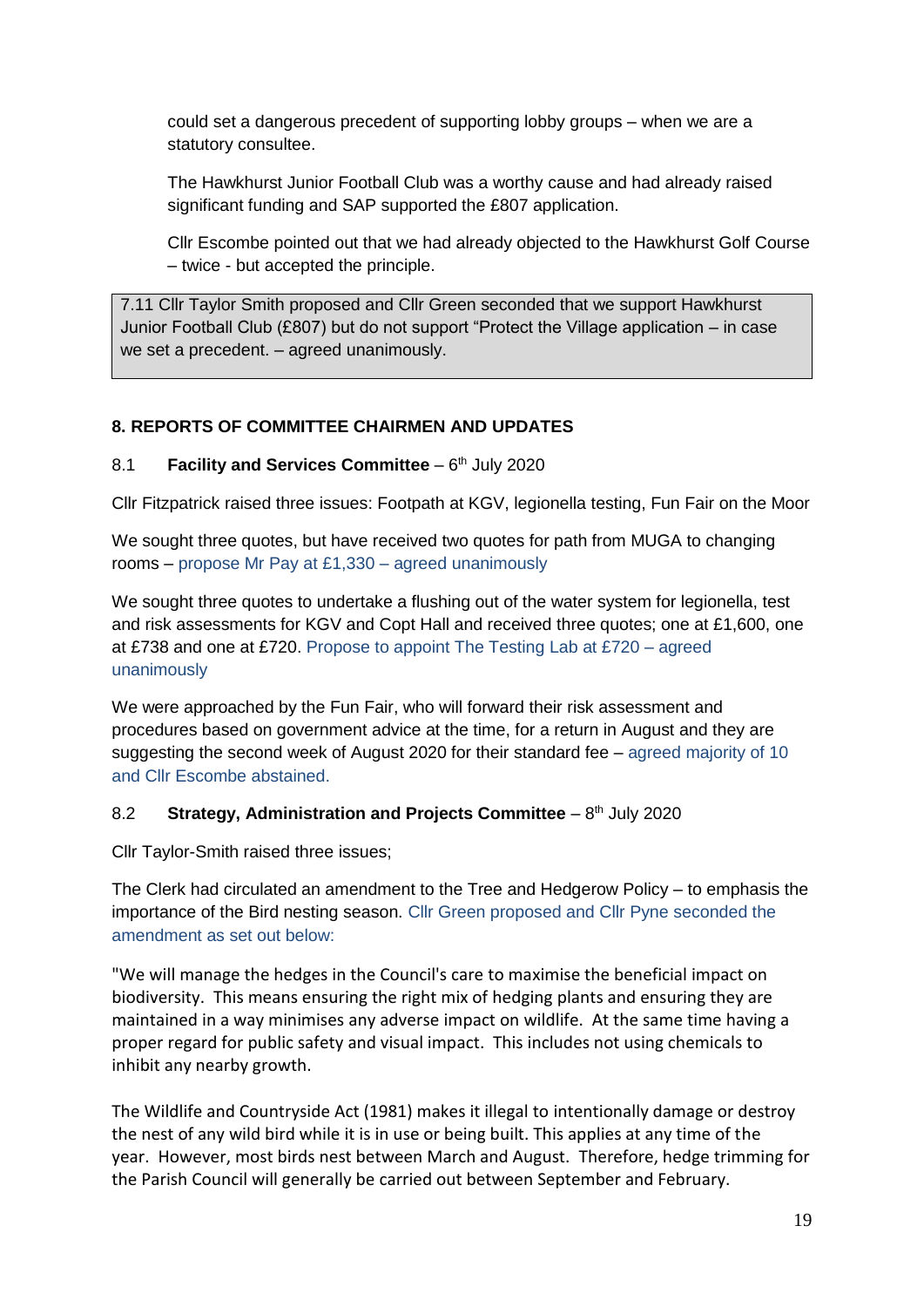Exceptions can be made to this policy where there are no nesting birds or when there are issues of public safety.

All private and public landowners are responsible for following Wildlife and Countryside Act (1981) and penalties can be imposed for criminal offenses in respect of a single nest. This could be an unlimited fine, up to six months' imprisonment or both."

#### Agreed unanimously

We need to clarify the VAT position as soon as possible; we have 1 quote but are still waiting for two more.

Cllr Green proposed that if the Council resolve to spend no more that £2,500 and delegate to the Clerk in Consultation with Chairman or Vice Chairman we could proceed.

Cllr Escombe asked the Responsible Financial Office for clarity and she was concerned about the amount of delegation

Following a debate, it was agreed to cancel the SAP Committee meeting and have a Council EGM on Monday 20<sup>th</sup> July 2020 to help clarify VAT– agreed unanimously.

Cllr Taylor-Smith said that a small working group were working on future IT / remote solutions and how we want to work moving forward.

Note Community Centre Working Group - 14<sup>th</sup> July 2020

#### **9. FINANCE:**

#### 9.1 **Monthly Income and expenditure**

#### INCOME AND EXPENDITURE JUNE 2020 for FCM 13.07.2020

| Accounts for payment              |              | £ 71,238.04 to 13.07.20  |                      |
|-----------------------------------|--------------|--------------------------|----------------------|
| Payment received                  | £            |                          | 1,532.50 to 13.07.20 |
| <b>Net Expenditure</b>            | -£           | 69,705.54                |                      |
| Cambridge & Counties              | $\mathbf{f}$ | 88,291.16 to 30.04.20    |                      |
| <b>Cambridge Building Society</b> |              | £ 75,527.15 to 31.12.19  |                      |
| <b>Lloyds Current</b>             | £            | 10,932.50 to 29.05.20    |                      |
| <b>Lloyds Access Reserve</b>      |              | £ 181,114.33 to 29.05.20 |                      |

9.2 **Agreement to pay payments schedule** – The Clerk asked if the office rent could be added to the list (agreed)

Cllr Escombe asked the Responsible Financial Officer to get another bank account as we were over the £85,000 insurance threshold.

Cllr Green emphasised that it need to be per "banking license" as many banks have different